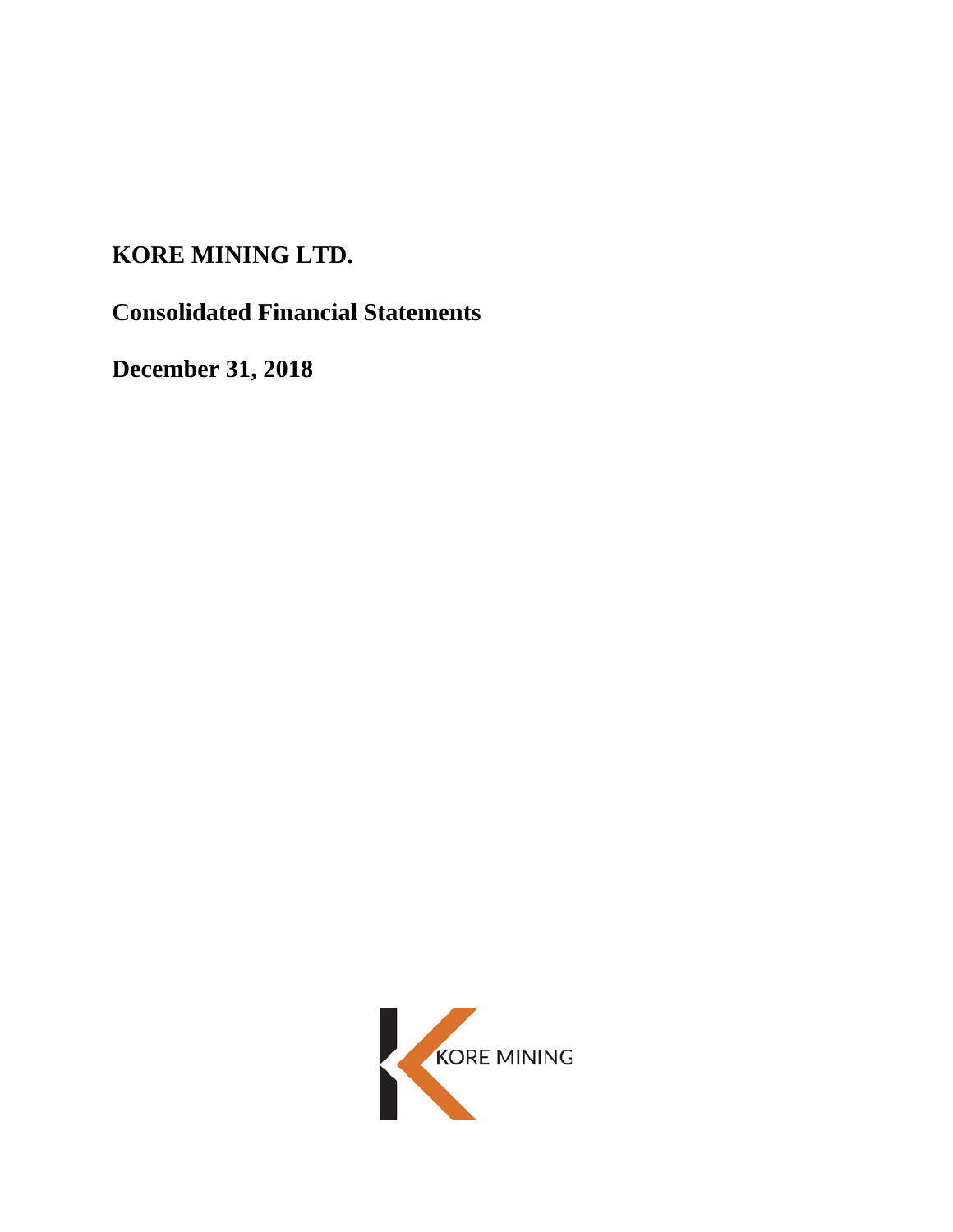

# *Independent auditor's report*

To the Shareholders of KORE Mining Ltd.

### *Our opinion*

In our opinion, the accompanying consolidated financial statements present fairly, in all material respects, the financial position of KORE Mining Ltd. and its subsidiaries (together, the Company) as at December 31, 2018 and 2017, and its financial performance and its cash flows for the years then ended in accordance with International Financial Reporting Standards (IFRS).

### **What we have audited**

The Company's consolidated financial statements comprise:

- the consolidated statements of financial position as at December 31, 2018 and 2017;
- the consolidated statements of loss and comprehensive loss for the years then ended;
- the consolidated statements of cash flows for the years then ended;
- the consolidated statements of changes in equity for the years then ended; and
- the notes to the consolidated financial statements, which include a summary of significant accounting policies.

# *Basis for opinion*

We conducted our audit in accordance with Canadian generally accepted auditing standards. Our responsibilities under those standards are further described in the *Auditor's responsibilities for the audit of the consolidated financial statements* section of our report.

We believe that the audit evidence we have obtained is sufficient and appropriate to provide a basis for our opinion.

### **Independence**

We are independent of the Company in accordance with the ethical requirements that are relevant to our audit of the consolidated financial statements in Canada. We have fulfilled our other ethical responsibilities in accordance with these requirements.

*PricewaterhouseCoopers LLP PricewaterhouseCoopers Place, 250 Howe Street, Suite 1400, Vancouver, British Columbia, Canada V6C 3S7 T: +1 604 806 7000, F: +1 604 806 7806*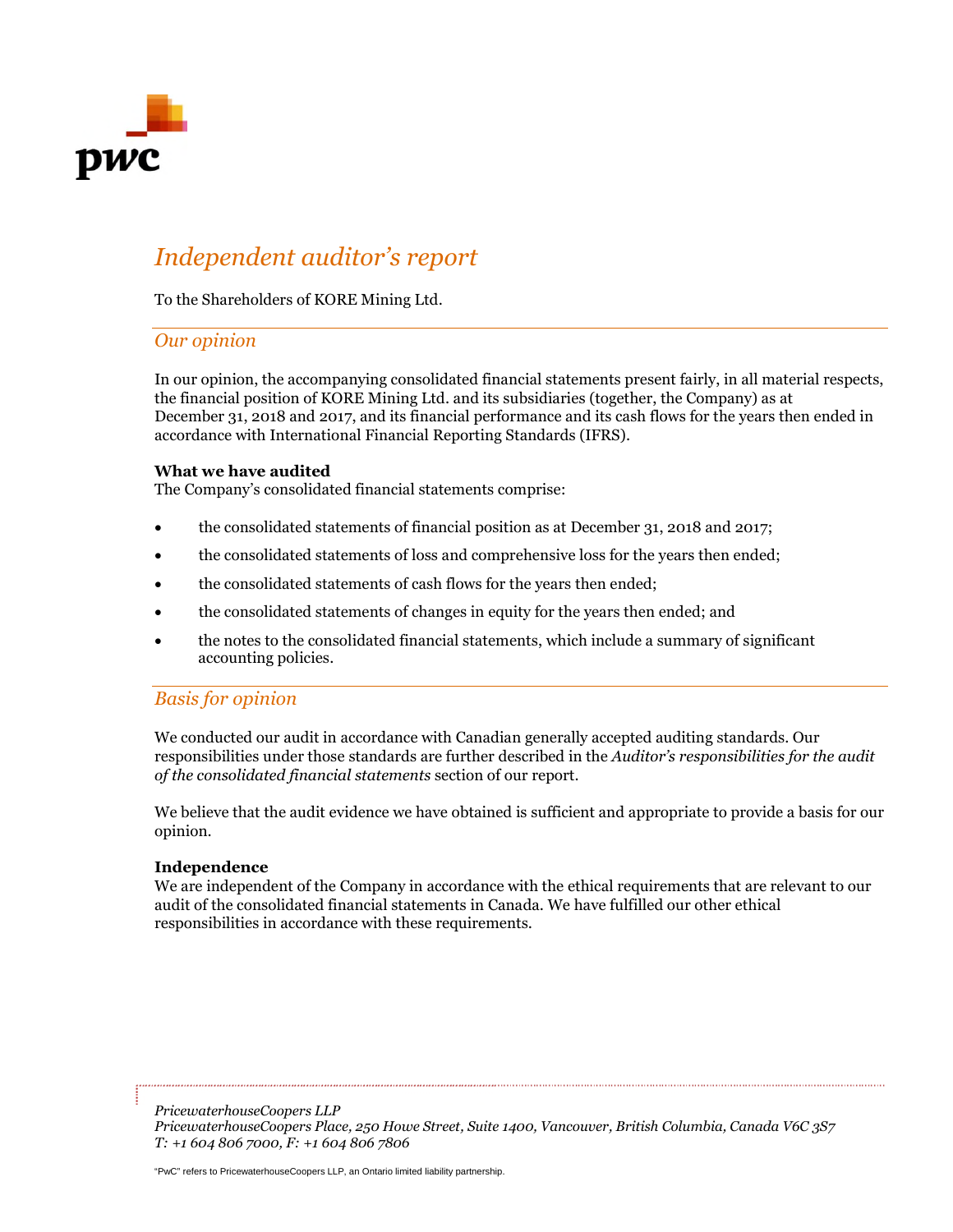

# *Material uncertainty related to going concern*

We draw attention to Note 2 in the consolidated financial statements, which describes matters and conditions that indicate the existence of a material uncertainty that may cast significant doubt about the Company's ability to continue as a going concern. Our opinion is not modified in respect of this matter.

### *Other information*

Management is responsible for the other information. The other information comprises the Management's Discussion and Analysis for the Years Ended December 31, 2018 and 2017.

Our opinion on the consolidated financial statements does not cover the other information and we do not express any form of assurance conclusion thereon.

In connection with our audit of the consolidated financial statements, our responsibility is to read the other information identified above and, in doing so, consider whether the other information is materially inconsistent with the consolidated financial statements or our knowledge obtained in the audit, or otherwise appears to be materially misstated.

If, based on the work we have performed, we conclude that there is a material misstatement of this other information, we are required to report that fact. We have nothing to report in this regard.

# *Responsibilities of management and those charged with governance for the consolidated financial statements*

Management is responsible for the preparation and fair presentation of the consolidated financial statements in accordance with IFRS, and for such internal control as management determines is necessary to enable the preparation of consolidated financial statements that are free from material misstatement, whether due to fraud or error.

In preparing the consolidated financial statements, management is responsible for assessing the Company's ability to continue as a going concern, disclosing, as applicable, matters related to going concern and using the going concern basis of accounting unless management either intends to liquidate the Company or to cease operations, or has no realistic alternative but to do so.

Those charged with governance are responsible for overseeing the Company's financial reporting process.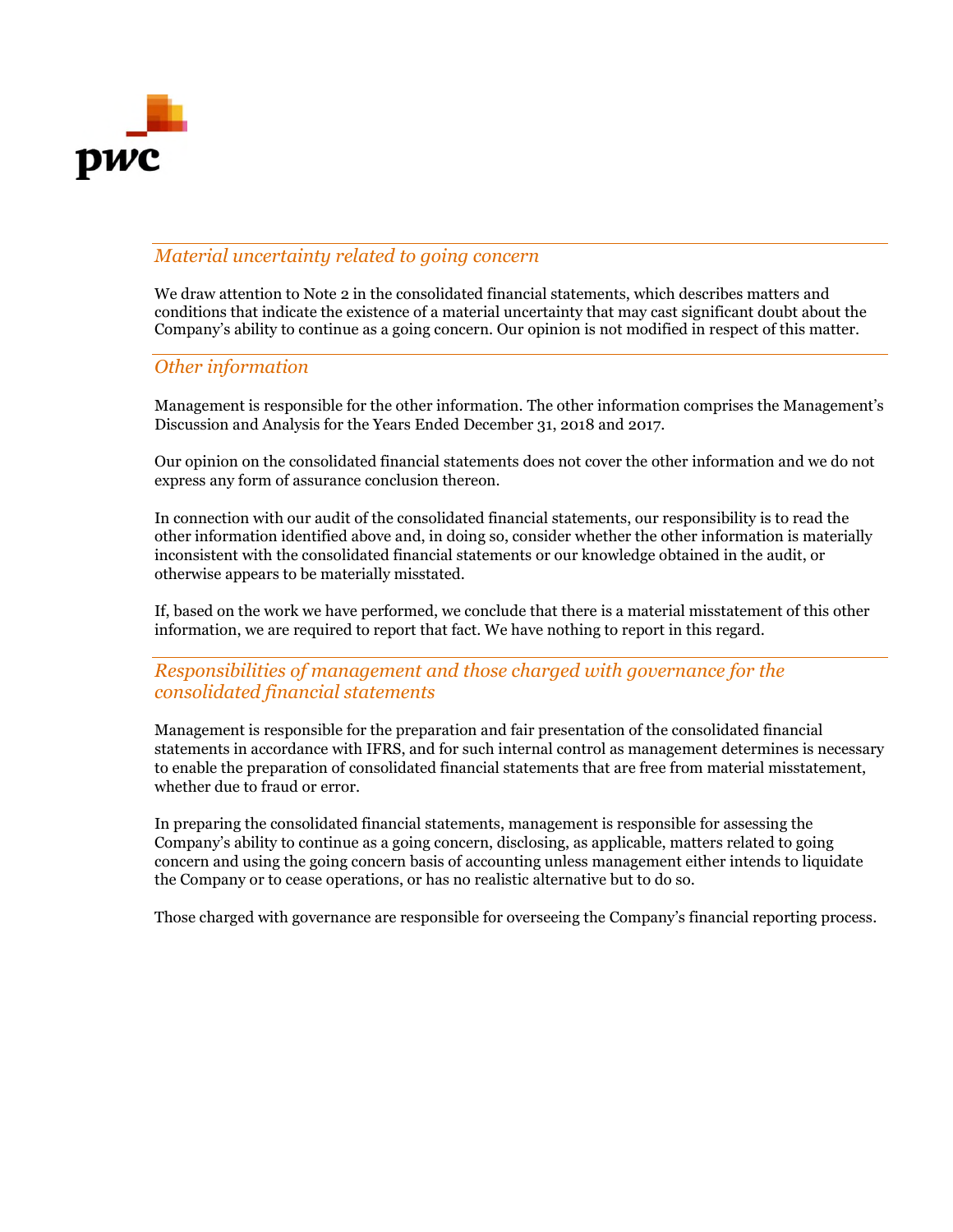

# *Auditor's responsibilities for the audit of the consolidated financial statements*

Our objectives are to obtain reasonable assurance about whether the consolidated financial statements as a whole are free from material misstatement, whether due to fraud or error, and to issue an auditor's report that includes our opinion. Reasonable assurance is a high level of assurance, but is not a guarantee that an audit conducted in accordance with Canadian generally accepted auditing standards will always detect a material misstatement when it exists. Misstatements can arise from fraud or error and are considered material if, individually or in the aggregate, they could reasonably be expected to influence the economic decisions of users taken on the basis of these consolidated financial statements.

As part of an audit in accordance with Canadian generally accepted auditing standards, we exercise professional judgment and maintain professional skepticism throughout the audit. We also:

- Identify and assess the risks of material misstatement of the consolidated financial statements, whether due to fraud or error, design and perform audit procedures responsive to those risks, and obtain audit evidence that is sufficient and appropriate to provide a basis for our opinion. The risk of not detecting a material misstatement resulting from fraud is higher than for one resulting from error, as fraud may involve collusion, forgery, intentional omissions, misrepresentations, or the override of internal control.
- Obtain an understanding of internal control relevant to the audit in order to design audit procedures that are appropriate in the circumstances, but not for the purpose of expressing an opinion on the effectiveness of the Company's internal control.
- Evaluate the appropriateness of accounting policies used and the reasonableness of accounting estimates and related disclosures made by management.
- Conclude on the appropriateness of management's use of the going concern basis of accounting and, based on the audit evidence obtained, whether a material uncertainty exists related to events or conditions that may cast significant doubt on the Company's ability to continue as a going concern. If we conclude that a material uncertainty exists, we are required to draw attention in our auditor's report to the related disclosures in the consolidated financial statements or, if such disclosures are inadequate, to modify our opinion. Our conclusions are based on the audit evidence obtained up to the date of our auditor's report. However, future events or conditions may cause the Company to cease to continue as a going concern.
- Evaluate the overall presentation, structure and content of the consolidated financial statements, including the disclosures, and whether the consolidated financial statements represent the underlying transactions and events in a manner that achieves fair presentation.
- Obtain sufficient appropriate audit evidence regarding the financial information of the entities or business activities within the Company to express an opinion on the consolidated financial statements. We are responsible for the direction, supervision and performance of the group audit. We remain solely responsible for our audit opinion.

We communicate with those charged with governance regarding, among other matters, the planned scope and timing of the audit and significant audit findings, including any significant deficiencies in internal control that we identify during our audit.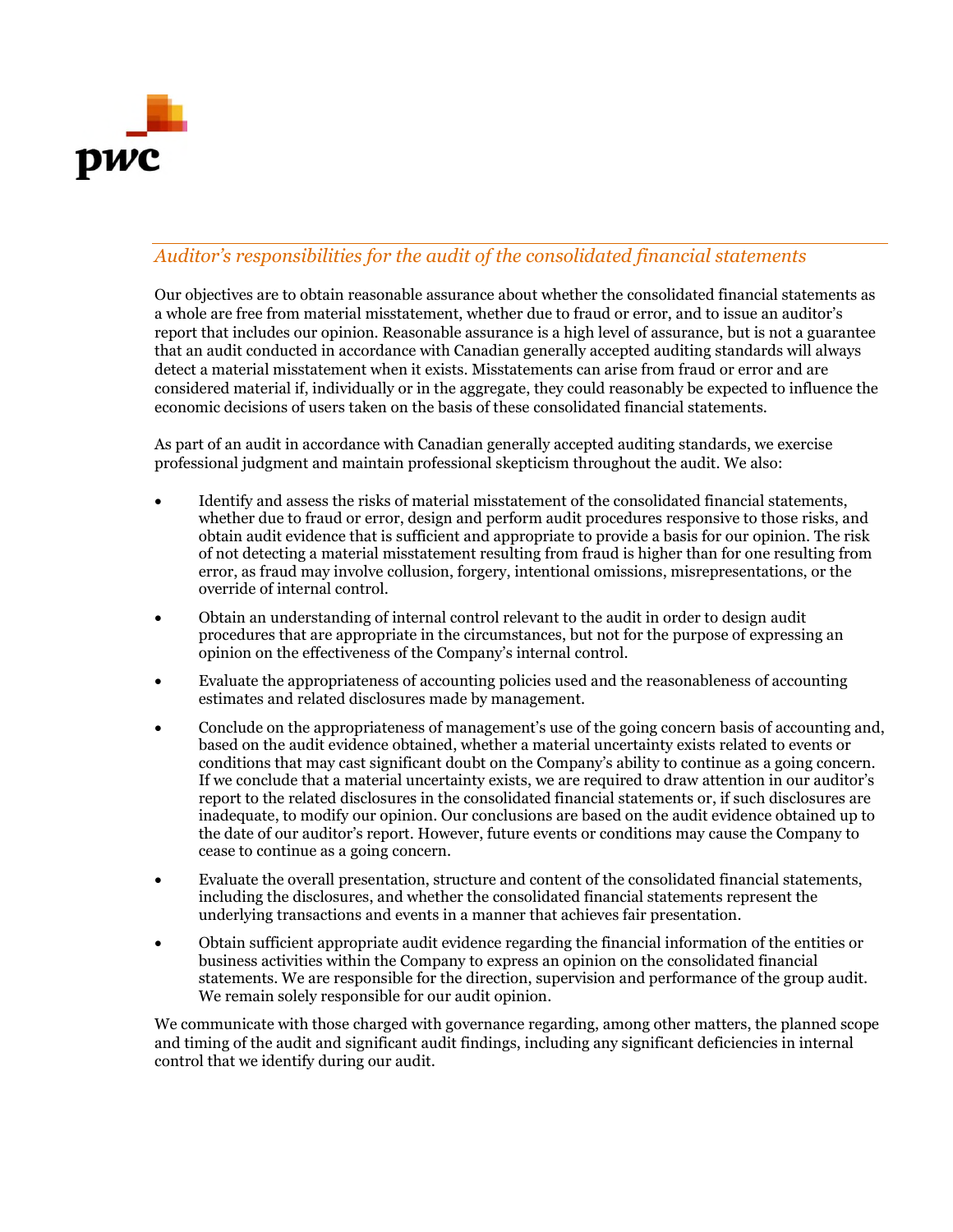

We also provide those charged with governance with a statement that we have complied with relevant ethical requirements regarding independence, and to communicate with them all relationships and other matters that may reasonably be thought to bear on our independence, and where applicable, related safeguards.

The engagement partner on the audit resulting in this independent auditor's report is Mark Platt.

# **(signed) PricewaterhouseCoopers LLP**

Chartered Professional Accountants

Vancouver, British Columbia April 30, 2019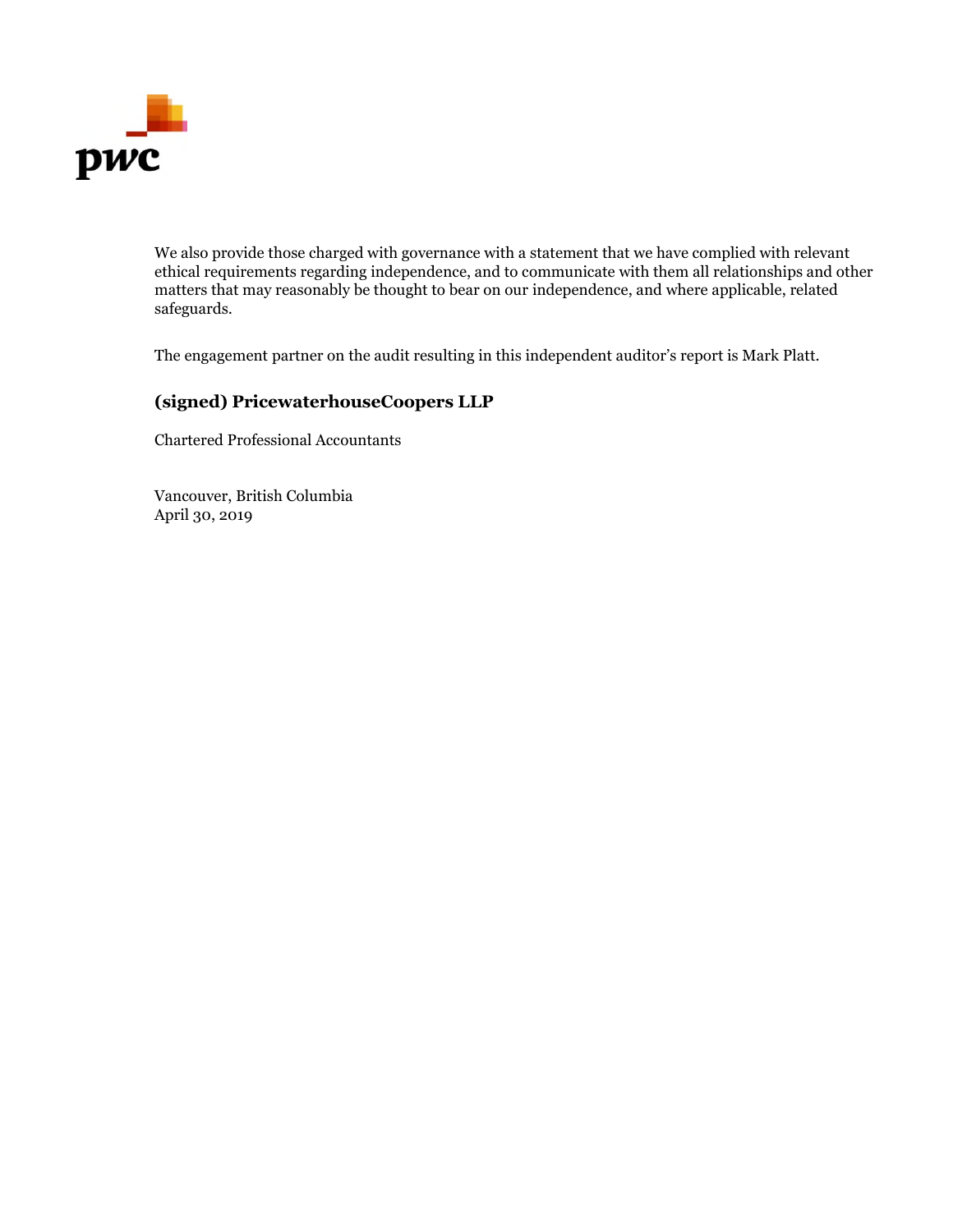# **KORE MINING LTD. Consolidated Statements of Financial Position**

*(Expressed in Canadian dollars)*

| As at                                         |                |                   | December 31, 2018 | December 31, 2017 |
|-----------------------------------------------|----------------|-------------------|-------------------|-------------------|
|                                               | Note           |                   |                   |                   |
| <b>Current assets</b>                         |                |                   |                   |                   |
| Cash and cash equivalents                     |                | \$                | 30,620            | \$<br>88,694      |
| Amounts receivable                            |                |                   | 59,568            | 39,284            |
| Advances and prepaid expenses                 | 6              |                   | 461,555           |                   |
| <b>Total current assets</b>                   |                |                   | 551,743           | 127,978           |
| <b>Non-current assets</b>                     |                |                   |                   |                   |
| Deposit                                       |                |                   | 10,000            |                   |
| Mineral properties                            | $\overline{7}$ |                   | 1,612,792         | 690,038           |
| <b>Total non-current assets</b>               |                |                   | 1,622,792         | 690,038           |
| <b>Total assets</b>                           |                | \$                | 2,174,535         | \$<br>818,016     |
| <b>Current liabilities</b>                    |                |                   |                   |                   |
| Accounts payable                              | 10             | \$                | 1,477,512         | \$<br>342,263     |
| <b>Total liabilities</b>                      |                |                   | 1,477,512         | 342,263           |
| <b>Shareholders' equity</b>                   |                |                   |                   |                   |
| Share capital                                 | 9              |                   | 6,306,463         | 2,546,807         |
| Warrants                                      |                |                   | 573,516           |                   |
| Reserves                                      |                |                   | 341,739           |                   |
| Deficit                                       |                |                   | (6,535,002)       | (2,029,880)       |
| Accumulated other comprehensive income (loss) |                |                   | 10,307            | (41, 174)         |
| Total shareholders' equity                    |                |                   | 697,023           | 475,753           |
| Total shareholders' equity and liabilities    |                | \$                | 2,174,535         | \$<br>818,016     |
|                                               |                |                   |                   |                   |
| Going concern                                 | $\mathfrak{2}$ |                   |                   |                   |
| Subsequent events                             | 9              |                   |                   |                   |
| Approved by the Board of Directors:           |                |                   |                   |                   |
| "James Hynes"                                 |                | "Adrian Rothwell" |                   |                   |

Director Director

*The accompanying notes are an integral part of these consolidated financial statements*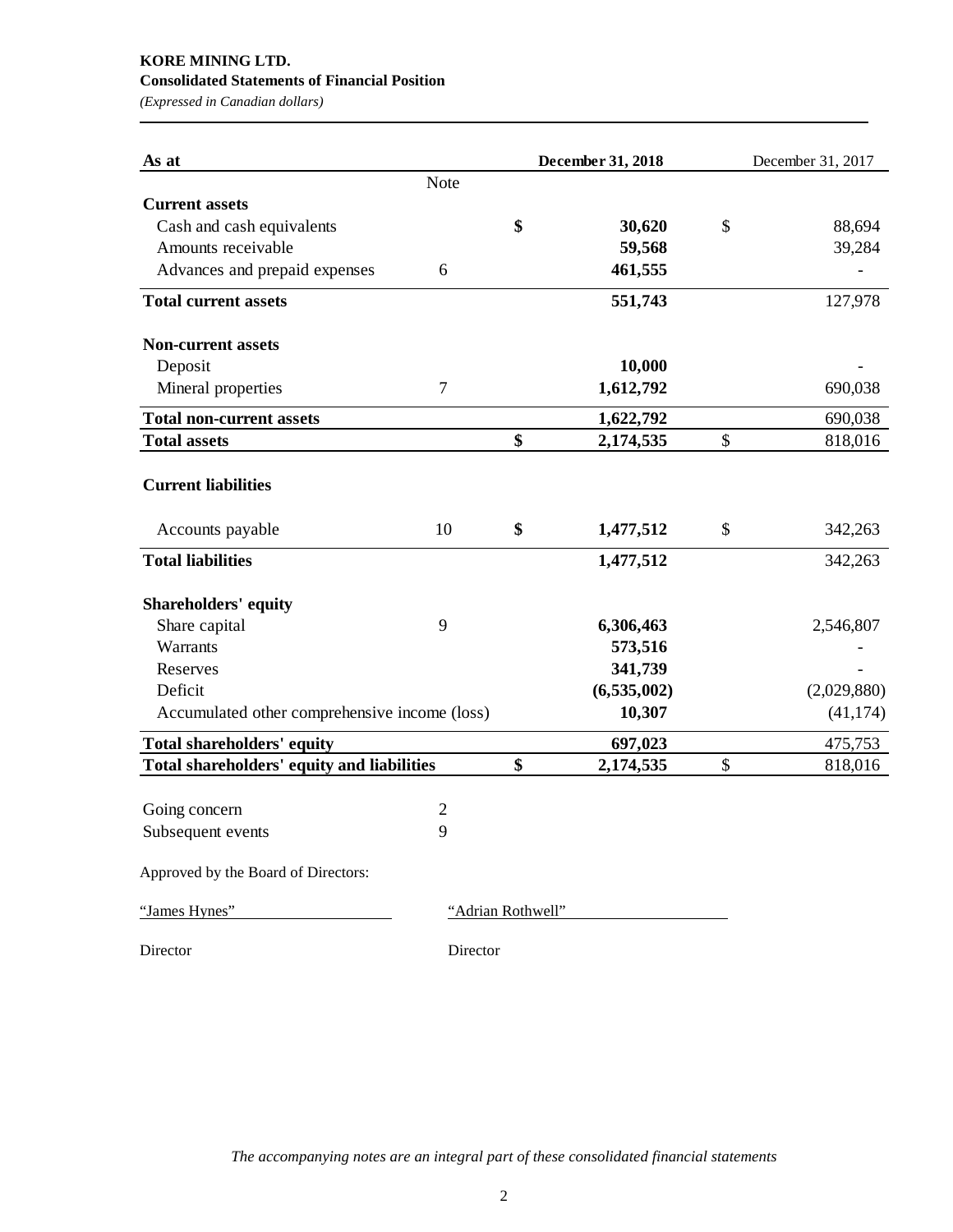# **KORE MINING LTD. Consolidated Statements of Loss and Comprehensive Loss**

*(Expressed in Canadian dollars)*

|                                                          |             | For the year ended<br>December 31, 2018 | For the year ended<br>December 31, 2017 |
|----------------------------------------------------------|-------------|-----------------------------------------|-----------------------------------------|
|                                                          | <b>Note</b> |                                         |                                         |
| <b>Expenses</b>                                          |             |                                         |                                         |
| Exploration and evaluation expenses                      | 7           | \$<br>875,023                           | \$<br>524,152                           |
| Management fees and salaries                             | 10          | 552,042                                 | 507,000                                 |
| General and administration                               |             | 151,160                                 | 64,026                                  |
| Marketing, advisory and investor relations               |             | 238,089                                 | 26,221                                  |
| Professional fees                                        |             | 102,527                                 | 67,005                                  |
| Share-based payments                                     | 9           | 453,250                                 |                                         |
|                                                          |             | 2,372,091                               | 1,188,404                               |
| Other income/expense                                     |             |                                         |                                         |
| Interest and finance expense                             |             | 1,849                                   | 147,980                                 |
| Foreign exchange (gain) loss                             |             | (9,826)                                 | (40, 391)                               |
| Listing expense                                          | 5           | 2,136,955                               |                                         |
| Other expenses                                           |             | 4,053                                   | 251                                     |
|                                                          |             | 2,133,031                               | 107,840                                 |
| Net loss for the year                                    |             | \$<br>4,505,122                         | \$<br>1,296,244                         |
| Item that may be subsequently reclassified to net income |             |                                         |                                         |
| Cumulative translation adjustment                        |             | (51, 481)                               | 41,174                                  |
| Comprehensive loss for the year                          |             | \$<br>4,453,641                         | \$<br>1,337,418                         |
| Basic and fully diluted loss per common share            |             | \$<br>0.07                              | \$<br>0.09                              |
| Weighted average number of common shares outstanding     |             | 67,615,540                              | 14,825,422                              |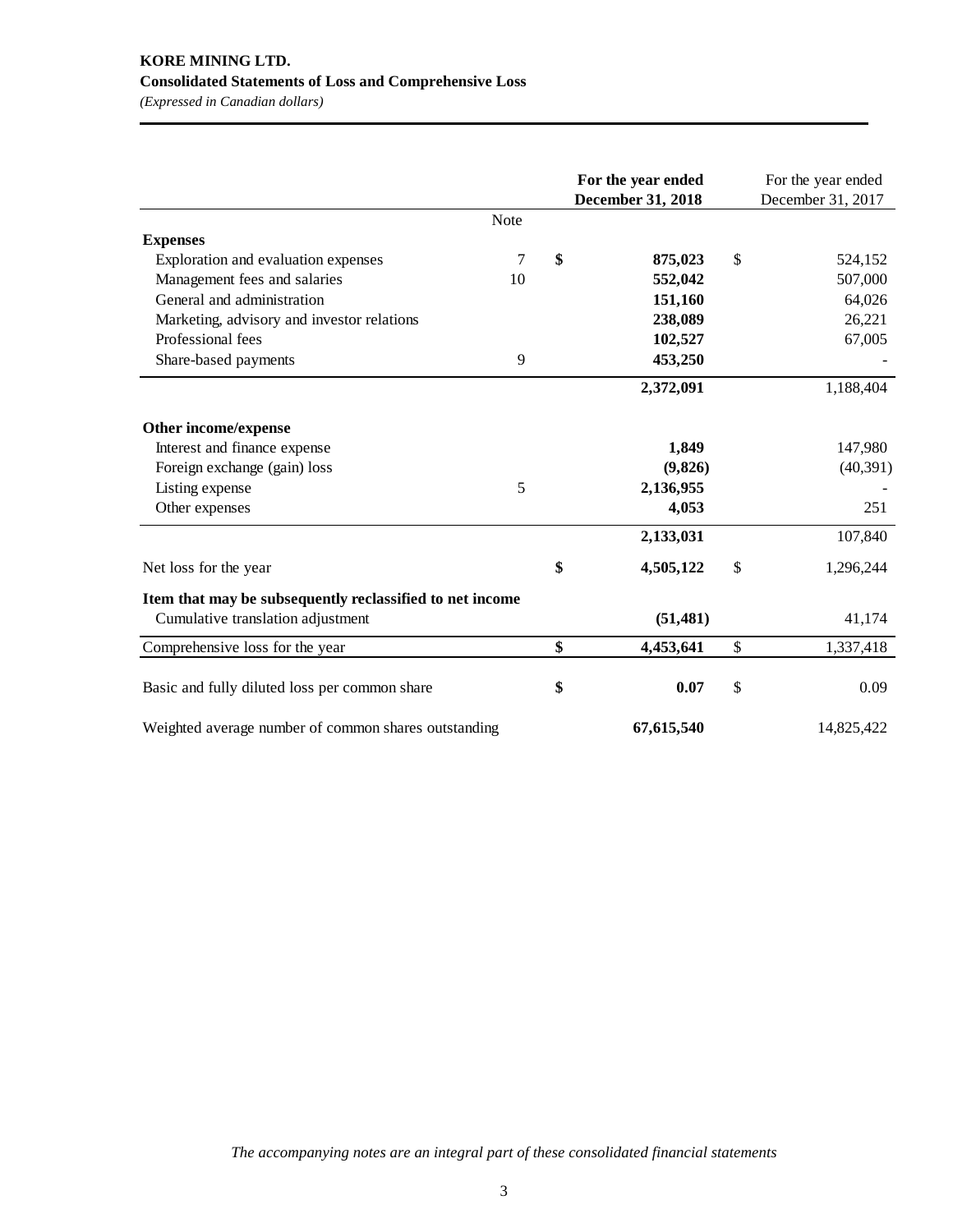### **KORE MINING LTD. Consolidated Statements of Cash Flows**

*(Expressed in Canadian dollars)*

| <b>CASH USED IN OPERATING ACTIVITIES</b><br>Loss for the year<br>(4,505,122)<br>(1,296,244)<br>Items not involving cash:<br>Interest and finance costs<br>109,945<br>2,136,955<br>Listing expense<br>Share-based payments<br>453,250<br>Unrealized foreign exchange losses<br>(5, 135)<br>Changes in non-cash working capital items:<br>Amounts receivable<br>5,496<br>(32,171)<br>Prepaid expenses and advances<br>(458, 126)<br>Accounts payable<br>465,780<br>307,810<br>(1,901,767)<br>(915,795)<br><b>FINANCING ACTIVITIES</b><br>Proceeds from issuance of units<br>1,950,000<br>1,472,800<br>Share issued on exercise of options<br>66,013<br>(254,370)<br>(50,295)<br><b>Issuance costs</b><br>Change in subscriptions receivable<br>131,455<br>Proceeds from convertible debenture<br>333,563<br>250,000<br>(309,318)<br>Repayments of convertible debenture<br>2,011,643<br>1,578,205<br><b>INVESTING ACTIVITIES</b><br>Acquisition of mineral properties<br>(654, 865)<br>Acquisition of cash on completion of RTO<br>8,687<br>Transaction costs incurred in connection with RTO<br>(174, 108) |
|-----------------------------------------------------------------------------------------------------------------------------------------------------------------------------------------------------------------------------------------------------------------------------------------------------------------------------------------------------------------------------------------------------------------------------------------------------------------------------------------------------------------------------------------------------------------------------------------------------------------------------------------------------------------------------------------------------------------------------------------------------------------------------------------------------------------------------------------------------------------------------------------------------------------------------------------------------------------------------------------------------------------------------------------------------------------------------------------------------------|
|                                                                                                                                                                                                                                                                                                                                                                                                                                                                                                                                                                                                                                                                                                                                                                                                                                                                                                                                                                                                                                                                                                           |
|                                                                                                                                                                                                                                                                                                                                                                                                                                                                                                                                                                                                                                                                                                                                                                                                                                                                                                                                                                                                                                                                                                           |
|                                                                                                                                                                                                                                                                                                                                                                                                                                                                                                                                                                                                                                                                                                                                                                                                                                                                                                                                                                                                                                                                                                           |
|                                                                                                                                                                                                                                                                                                                                                                                                                                                                                                                                                                                                                                                                                                                                                                                                                                                                                                                                                                                                                                                                                                           |
|                                                                                                                                                                                                                                                                                                                                                                                                                                                                                                                                                                                                                                                                                                                                                                                                                                                                                                                                                                                                                                                                                                           |
|                                                                                                                                                                                                                                                                                                                                                                                                                                                                                                                                                                                                                                                                                                                                                                                                                                                                                                                                                                                                                                                                                                           |
|                                                                                                                                                                                                                                                                                                                                                                                                                                                                                                                                                                                                                                                                                                                                                                                                                                                                                                                                                                                                                                                                                                           |
|                                                                                                                                                                                                                                                                                                                                                                                                                                                                                                                                                                                                                                                                                                                                                                                                                                                                                                                                                                                                                                                                                                           |
|                                                                                                                                                                                                                                                                                                                                                                                                                                                                                                                                                                                                                                                                                                                                                                                                                                                                                                                                                                                                                                                                                                           |
|                                                                                                                                                                                                                                                                                                                                                                                                                                                                                                                                                                                                                                                                                                                                                                                                                                                                                                                                                                                                                                                                                                           |
|                                                                                                                                                                                                                                                                                                                                                                                                                                                                                                                                                                                                                                                                                                                                                                                                                                                                                                                                                                                                                                                                                                           |
|                                                                                                                                                                                                                                                                                                                                                                                                                                                                                                                                                                                                                                                                                                                                                                                                                                                                                                                                                                                                                                                                                                           |
|                                                                                                                                                                                                                                                                                                                                                                                                                                                                                                                                                                                                                                                                                                                                                                                                                                                                                                                                                                                                                                                                                                           |
|                                                                                                                                                                                                                                                                                                                                                                                                                                                                                                                                                                                                                                                                                                                                                                                                                                                                                                                                                                                                                                                                                                           |
|                                                                                                                                                                                                                                                                                                                                                                                                                                                                                                                                                                                                                                                                                                                                                                                                                                                                                                                                                                                                                                                                                                           |
|                                                                                                                                                                                                                                                                                                                                                                                                                                                                                                                                                                                                                                                                                                                                                                                                                                                                                                                                                                                                                                                                                                           |
|                                                                                                                                                                                                                                                                                                                                                                                                                                                                                                                                                                                                                                                                                                                                                                                                                                                                                                                                                                                                                                                                                                           |
|                                                                                                                                                                                                                                                                                                                                                                                                                                                                                                                                                                                                                                                                                                                                                                                                                                                                                                                                                                                                                                                                                                           |
|                                                                                                                                                                                                                                                                                                                                                                                                                                                                                                                                                                                                                                                                                                                                                                                                                                                                                                                                                                                                                                                                                                           |
|                                                                                                                                                                                                                                                                                                                                                                                                                                                                                                                                                                                                                                                                                                                                                                                                                                                                                                                                                                                                                                                                                                           |
|                                                                                                                                                                                                                                                                                                                                                                                                                                                                                                                                                                                                                                                                                                                                                                                                                                                                                                                                                                                                                                                                                                           |
|                                                                                                                                                                                                                                                                                                                                                                                                                                                                                                                                                                                                                                                                                                                                                                                                                                                                                                                                                                                                                                                                                                           |
|                                                                                                                                                                                                                                                                                                                                                                                                                                                                                                                                                                                                                                                                                                                                                                                                                                                                                                                                                                                                                                                                                                           |
|                                                                                                                                                                                                                                                                                                                                                                                                                                                                                                                                                                                                                                                                                                                                                                                                                                                                                                                                                                                                                                                                                                           |
|                                                                                                                                                                                                                                                                                                                                                                                                                                                                                                                                                                                                                                                                                                                                                                                                                                                                                                                                                                                                                                                                                                           |
|                                                                                                                                                                                                                                                                                                                                                                                                                                                                                                                                                                                                                                                                                                                                                                                                                                                                                                                                                                                                                                                                                                           |
| (165, 421)<br>(654, 865)                                                                                                                                                                                                                                                                                                                                                                                                                                                                                                                                                                                                                                                                                                                                                                                                                                                                                                                                                                                                                                                                                  |
| Impact of changes in foreign exchange<br>(2,529)<br>(21,527)                                                                                                                                                                                                                                                                                                                                                                                                                                                                                                                                                                                                                                                                                                                                                                                                                                                                                                                                                                                                                                              |
| Decrease in cash<br>(58, 074)<br>(13,982)                                                                                                                                                                                                                                                                                                                                                                                                                                                                                                                                                                                                                                                                                                                                                                                                                                                                                                                                                                                                                                                                 |
| Cash at beginning of year<br>88,694<br>102,676                                                                                                                                                                                                                                                                                                                                                                                                                                                                                                                                                                                                                                                                                                                                                                                                                                                                                                                                                                                                                                                            |
| 30,620<br>88,694<br>Cash at end of year                                                                                                                                                                                                                                                                                                                                                                                                                                                                                                                                                                                                                                                                                                                                                                                                                                                                                                                                                                                                                                                                   |
| Supplemental cash flow information:                                                                                                                                                                                                                                                                                                                                                                                                                                                                                                                                                                                                                                                                                                                                                                                                                                                                                                                                                                                                                                                                       |
| Settlement of accounts payable for option exercis<br>291,666                                                                                                                                                                                                                                                                                                                                                                                                                                                                                                                                                                                                                                                                                                                                                                                                                                                                                                                                                                                                                                              |
| Units issued to settle convertible debt<br>250,000                                                                                                                                                                                                                                                                                                                                                                                                                                                                                                                                                                                                                                                                                                                                                                                                                                                                                                                                                                                                                                                        |
| Shares issued for finders' fees<br>63,000<br>134,225                                                                                                                                                                                                                                                                                                                                                                                                                                                                                                                                                                                                                                                                                                                                                                                                                                                                                                                                                                                                                                                      |
| Shares issued for RTO<br>1,855,352                                                                                                                                                                                                                                                                                                                                                                                                                                                                                                                                                                                                                                                                                                                                                                                                                                                                                                                                                                                                                                                                        |
| 312,500<br>Shares issued in settlement of payables                                                                                                                                                                                                                                                                                                                                                                                                                                                                                                                                                                                                                                                                                                                                                                                                                                                                                                                                                                                                                                                        |

*The accompanying notes are an integral part of these consolidated financial statements*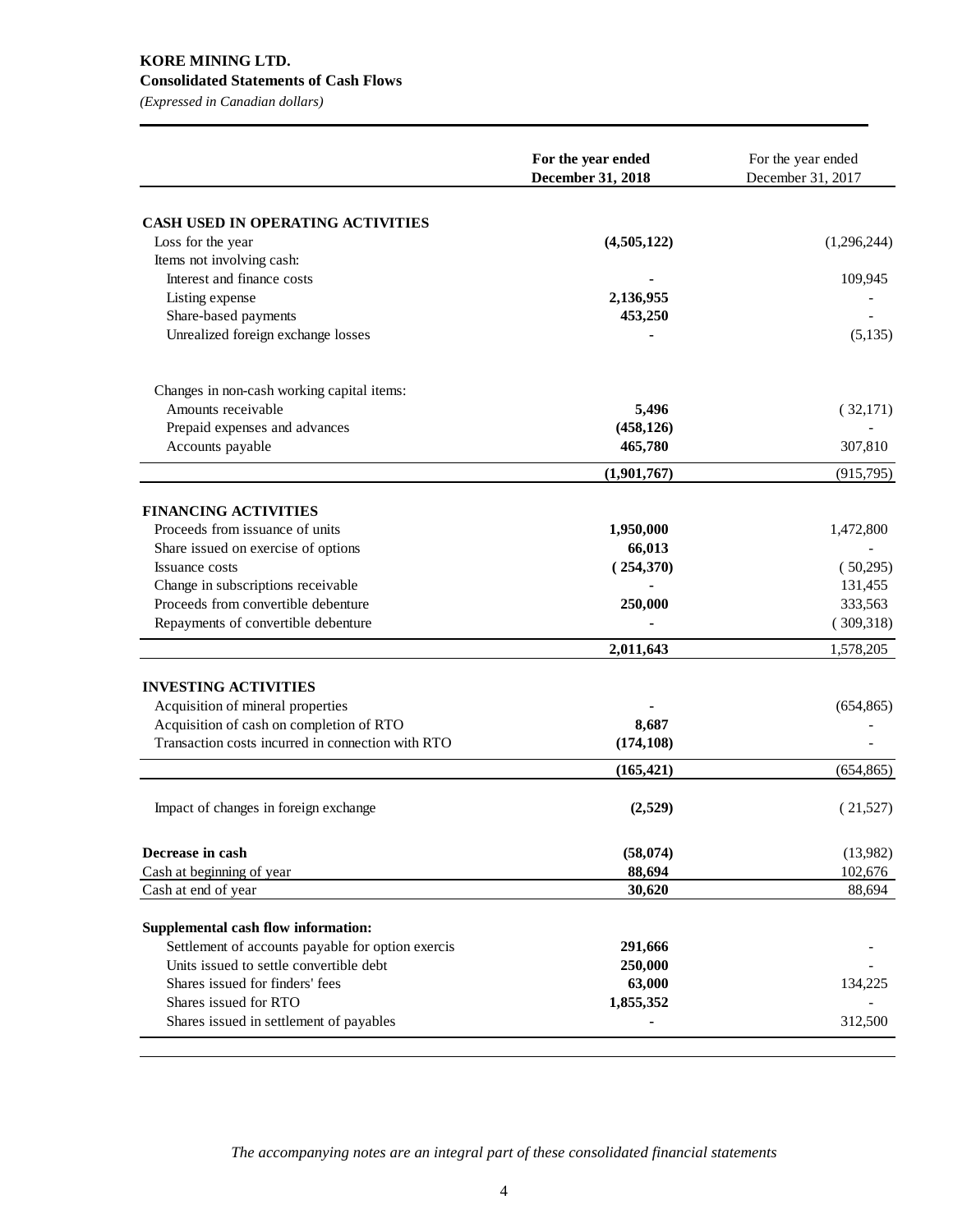## **KORE MINING LTD. Consolidated Statements of Changes in Equity**

*(Expressed in Canadian dollars)*

|                                                     | <b>Common Shares</b> |            |           |                          |             |                                     |                     |
|-----------------------------------------------------|----------------------|------------|-----------|--------------------------|-------------|-------------------------------------|---------------------|
|                                                     |                      |            |           |                          |             | <b>Accumulated Other</b>            |                     |
|                                                     |                      | Amount     | Warrants  | <b>Reserves</b>          |             | Deficit Comprehensive Income (Loss) | <b>Total Equity</b> |
|                                                     | <b>Number</b>        |            |           |                          |             |                                     |                     |
| <b>January 1, 2017</b>                              | 13,390,056           | 701,857    |           | $\overline{\phantom{a}}$ | (733, 636)  |                                     | (31,779)            |
| Shares issued on private placement                  | 3,333,334            | 1,472,800  |           |                          |             |                                     | 1,472,800           |
| Cost of share issuance                              |                      | (137, 642) |           |                          |             |                                     | (137, 642)          |
| Shares issued for finder's fees                     | 336,723              | 87,347     |           |                          |             |                                     | 87,347              |
| Shares issued on settlement of interest             | 73,893               | 64,931     |           |                          |             |                                     | 64,931              |
| Shares issued on settlement of payables             | 723,214              | 312,500    |           |                          |             |                                     | 312,500             |
| Shares issued as a finance cost of convertible debt | 50,000               | 45,014     |           |                          |             |                                     | 45,014              |
| Net loss for the year                               |                      |            |           | $\overline{\phantom{a}}$ | (1,296,244) |                                     | (1,296,244)         |
| Other comprehensive income (loss)                   |                      |            |           | ٠                        |             | (41, 174)                           | (41, 174)           |
| December 31, 2017                                   | 17.907.220           | 2,546,807  | ٠         | ٠                        | (2,029,880) | (41, 174)                           | 475,753             |
| <b>January 1, 2018</b>                              | 17,907,220           | 2,546,807  |           | ٠                        | (2,029,880) | (41, 174)                           | 475,753             |
| Units issued on private placements                  | 3,900,000            | 1,365,000  | 585,000   |                          |             |                                     | 1,950,000           |
| Units issued on settlement of convertible debt      | 500,000              | 175,000    | 75,000    |                          |             |                                     | 250,000             |
| Shares issued as finance cost                       | 180,000              | 63,000     |           |                          |             |                                     | 63,000              |
| Unit issuance costs                                 | ٠                    | (201,797)  | (86, 484) | 33,911                   |             |                                     | (254, 370)          |
| Shares issued on exercise of options                | 800,000              | 503,101    |           | (145, 422)               |             |                                     | 357,679             |
| Share-based payments                                |                      |            |           | 453,250                  |             |                                     | 453,250             |
| Shares issued to shareholders of Eureka             | 5.301.005            | 1,855,352  | ۰         |                          |             |                                     | 1,855,352           |
| Shares issued pursuant to RTO                       | 42,653,689           |            | ٠         |                          |             |                                     |                     |
| Net loss for the year                               |                      |            |           | $\overline{\phantom{a}}$ | (4,505,122) |                                     | (4,505,122)         |
| Other comprehensive income (loss)                   |                      |            |           |                          |             | 51,481                              | 51,481              |
| <b>December 31, 2018</b>                            | 71,241,914           | 6,306,463  | 573,516   | 341,739                  | (6,535,002) | 10,307                              | 697,023             |

*The accompanying notes are an integral part of these consolidated financial statements*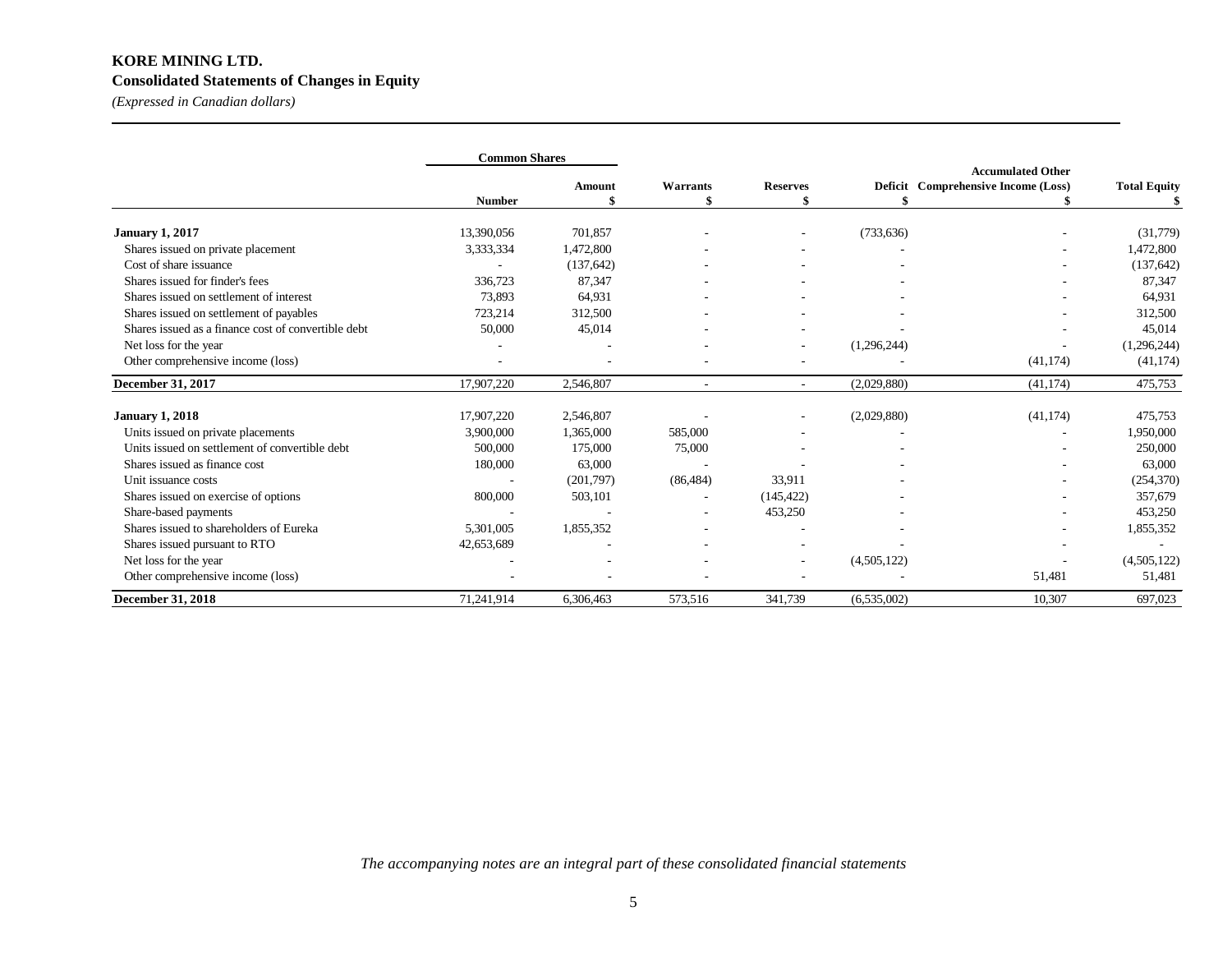### **1. NATURE OF OPERATIONS**

KORE Mining Ltd. (the "Company") is an exploration and development stage company that trades on the Toronto Stock Exchange Venture ("TSXV") under the symbol 'KORE'. The Company was formed through the amalgamation of Eureka Resources Inc. ("Eureka") and 1184938 BC Ltd (formerly Kore Mining Ltd.) ("Kore") in October 2018 (Note 5). The Company is focused on the development of its California gold projects, Imperial and Long Valley, as well as projects in British Columbia, Canada. The Company's head and registered office is located at Suite 2200, 885 West Georgia Street, Vancouver, British Columbia, V6C 3E8.

The Company is in the process of exploring and evaluating its mineral resource properties and has not yet determined whether these properties contain economically recoverable mineral reserves. The recoverability of the amounts capitalized to exploration and evaluation assets is ultimately dependent upon the existence of economically recoverable ore reserves and resources, securing and maintaining title and/or beneficial interest in the properties, obtaining necessary financing to continue to explore, evaluate and develop the properties, and upon future profitable production or proceeds from disposition of the exploration and evaluation assets. The amounts shown as exploration and evaluation assets represent costs incurred in acquiring the assets, and do not necessarily represent current or future fair values.

### **2. GOING CONCERN**

These consolidated financial statements have been prepared on the basis of accounting principles applicable to a going concern, which assumes that the Company will continue in operation for the foreseeable future and will be able to realize its assets and discharge its liabilities in the normal course of operations as they come due. In assessing whether the going concern assumption is appropriate, management takes into account all available information about the future, which is at least, but is not limited to, twelve months from the end of the reporting period.

As at December 31, 2018, the Company had a working capital deficit of \$925,770 (2017 - \$214,285) (current assets less current liabilities) and has incurred losses since inception with a deficit of \$6,535,002 (2017 - \$2,029,880). For the year ended December 31, 2018, the Company used cash flows in operations of \$1,901,767 (2017 - \$915,795). The Company's ability to continue to meet its obligations and carry out its planned exploration and development activities for at least the next twelve months is uncertain and dependent upon the continued financial support of its shareholders and on securing additional financing. There is, however, no assurance that any such initiatives will be sufficient and, as a result, there is significant doubt regarding the going concern assumption and, accordingly, the ultimate appropriateness of the use of accounting principles applicable to a going concern. These consolidated financial statements do not reflect the adjustments to the carrying values of assets and liabilities and the reported expenses and statement of financial position classifications that would be necessary if the Company were unable to realize its assets and settle its liabilities as a going concern in the normal course of operations for the foreseeable future. These adjustments could be material.

### **3. BASIS OF PRESENTATION**

These consolidated financial statements have been prepared in accordance with International Financial Reporting Standards as issued by the International Accounting Standards Board ("IFRS"). The summary of accounting policies set out below have been applied consistently to all periods presented in these consolidated financial statements.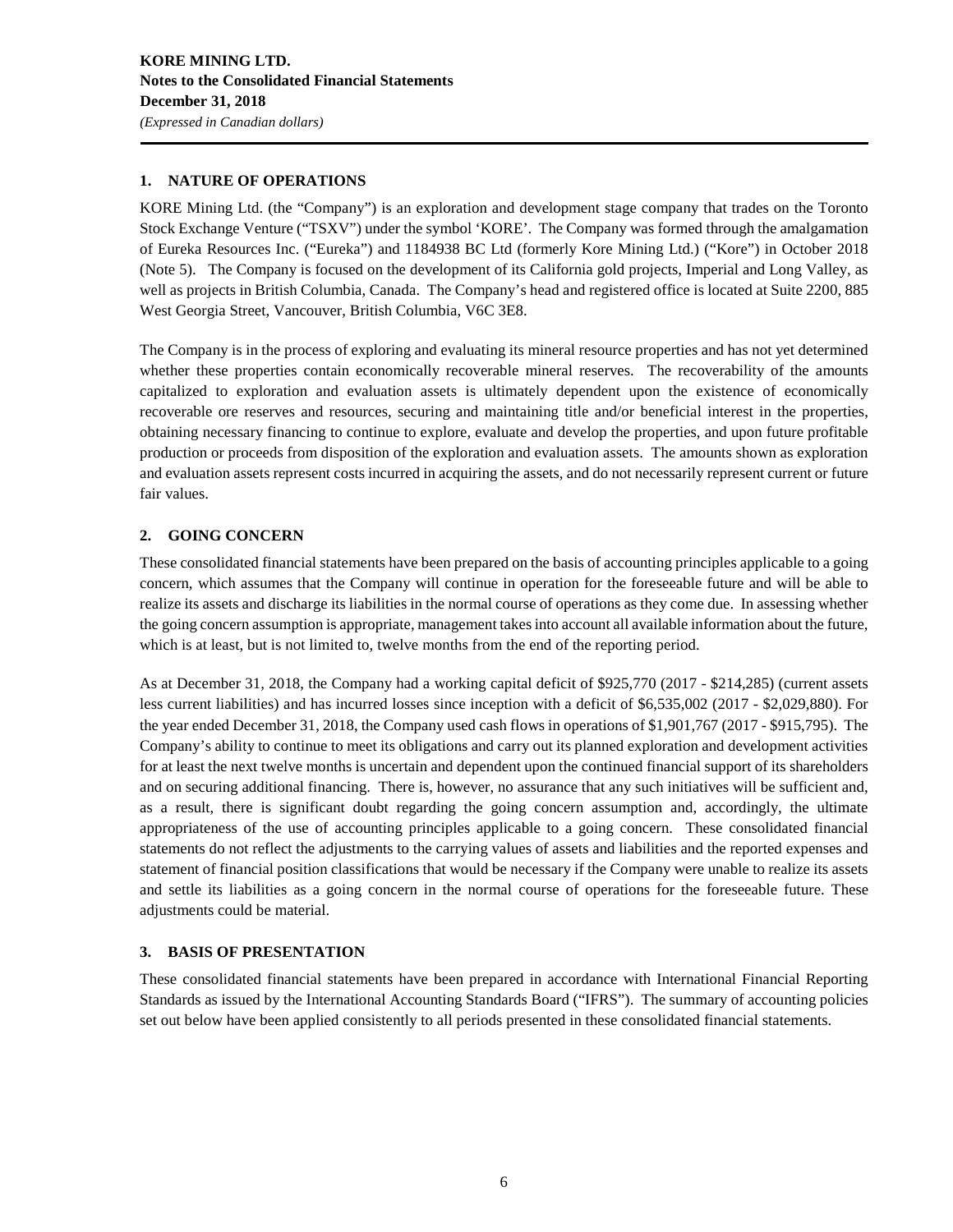### **3. BASIS OF PRESENTATION (cont'd…)**

### **Principles of Consolidation**

These consolidated financial statements include the accounts of the Company and its wholly owned subsidiaries as listed below. Control is defined as the exposure, or rights, to variable returns from involvement with an investee and the ability to affect those returns through power over the investee. Power over an investee exists when we have existing rights that give us the ability to direct the activities that significantly affect the investee's returns. The results and financial position of subsidiaries are included in the consolidated financial statement from the date that control commences until the date that control ceases.

These consolidated financial statements incorporate the accounts of the Company and the following subsidiaries:

| Name of Subsidiary         | Incorporation | Percentage | Principal Activity                         |
|----------------------------|---------------|------------|--------------------------------------------|
|                            | Jurisdiction  | Ownership  |                                            |
| Imperial USA Corp.         | Nevada, USA   | 100%       | Mineral Property Exploration & Development |
| Kore USA Ltd.              | Nevada, USA   | 100%       | Mineral Property Exploration & Development |
| 1184938 BC Ltd.            | BC. Canada    | 100%       | <b>Holding Company</b>                     |
| Eureka Minerals (USA) Inc. | Nevada, USA   | 100%       | Mineral Property Exploration & Development |

All intercompany balances and transactions have been eliminated on consolidation.

The consolidated financial statements have been authorized for issue by the Board of Directors of the Company on April 30, 2019.

### **Basis of measurement**

These consolidated financial statements have been prepared on a historical cost basis. The statements are presented in Canadian dollars unless otherwise noted.

### **Significant judgments, estimates and assumptions**

The preparation of the Company's consolidated financial statements in conformity with IFRS requires management to make judgments, estimates and assumptions that affect the reported amounts of assets and liabilities and disclosures of contingent assets and liabilities at the date of the consolidated financial statements and the reported amounts of income and expenses during the reporting period. Estimates and assumptions are continually evaluated and are based on management's experience and other factors, including expectations of future events that are believed to be reasonable under the circumstances. Actual results could differ from these estimates.

### *Critical Judgments*

The preparation of these consolidated financial statements requires the Company to make judgments regarding the going concern of the Company as discussed in Note 2.

The Company is also required to make significant judgments on the ongoing feasibility of exploration and evaluation assets, and whether there are indicators that the right to explore the specific area has expired or will be allowed to expire, that further exploration and evaluation plans have changed, or whether development of a specific area is unlikely to recover existing exploration and evaluation costs. If any of these indicators are present, management would need to assess whether the exploration and evaluation property is impaired.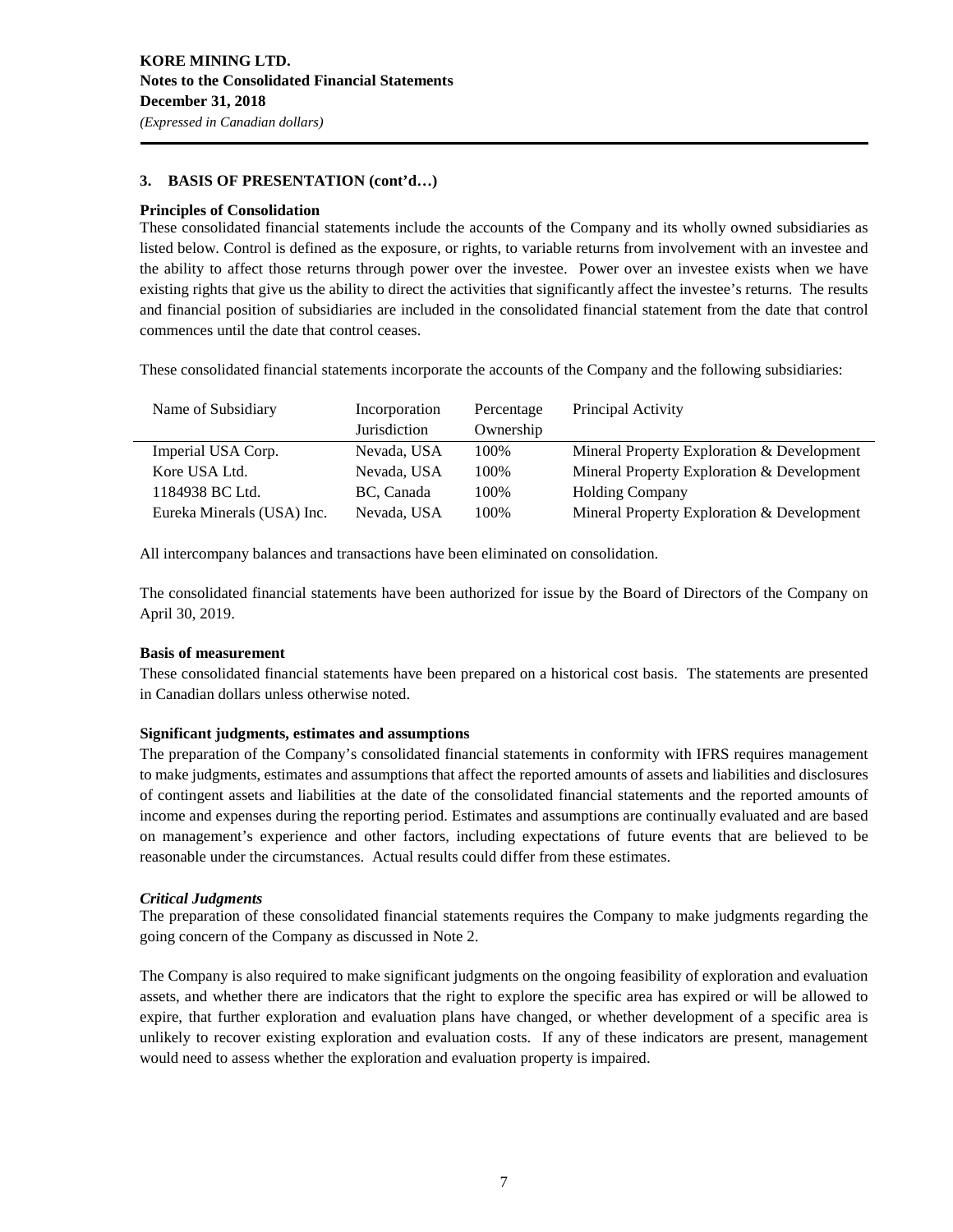### **4. SUMMARY OF SIGNIFICANT ACCOUNTING POLICIES**

### **Foreign Currency Translation**

The presentation currency of the Company and the functional currency of the parent company and its Canadian subsidiaries is the Canadian dollar, while the functional currency of the Company's United States subsidiaries is the United States dollar. The monetary assets and liabilities of any group entity that are denominated in a currency other than its functional currency at the reporting date are translated into the presentation currency at the rate of exchange on the reporting date, while non-monetary assets and liabilities are translated at historical exchange rates. Income and expenses are translated at the exchange rates approximating those in effect on the dates of the transactions. Exchange gains and losses arising on translation are included in profit or loss in the statement of comprehensive loss.

When translating the results and financial position of its United States subsidiaries, assets and liabilities are translated using the exchange rate at period end, and income, expenses and cash flow items are translated using the exchange rate at the dates of the transactions, or the average exchange rate if not significantly different. All resulting exchange differences are reported as a separate component of reserves in shareholders' equity entitled "Accumulated Other Comprehensive Income (Loss)".

### **Cash**

Cash and cash equivalents include cash on hand, demand deposits and short-term, highly liquid investments that are readily convertible to known amounts of cash within three months of purchase.

### **Mineral Properties**

### *Acquisition Costs*

Costs incurred before the Company has acquired the right to explore a property are expensed as incurred. Exploration and evaluation asset acquisition costs, including option payments, are capitalized on an individual area of interest basis. Once a property is brought into production, the capitalized costs are amortized on a units-of-production basis, or until the properties are abandoned, sold or management determines that that the asset is no longer economically viable, at which time the unrecoverable deferred costs are expensed to operations. Option payments relating to the acquisition of exploration and evaluation assets that are exercisable at the discretion of the Company are recorded when paid.

Exploration and evaluation asset acquisition costs include cash consideration and the estimated fair market value, on the date of issue, of common shares or warrants on the date of issue.

Although the Company has taken steps to verify title to exploration and evaluation properties in which it has an interest, these procedures do not guarantee the Company's title. Such properties may be subject to prior agreements or transfers, non-compliance with regulatory requirements or title may be affected by undetected defects.

### *Exploration and Evaluation Costs*

Exploration and evaluation costs are expensed to operations as incurred.

Once the technical feasibility and commercial viability of the extraction of mineral reserves or resources from a particular exploration and evaluation asset has been determined, the capitalized costs are assessed for impairment and then reclassified to mineral property development costs and carried at cost until the properties to which the expenditures relate are sold, abandoned or determined by management to be impaired in value.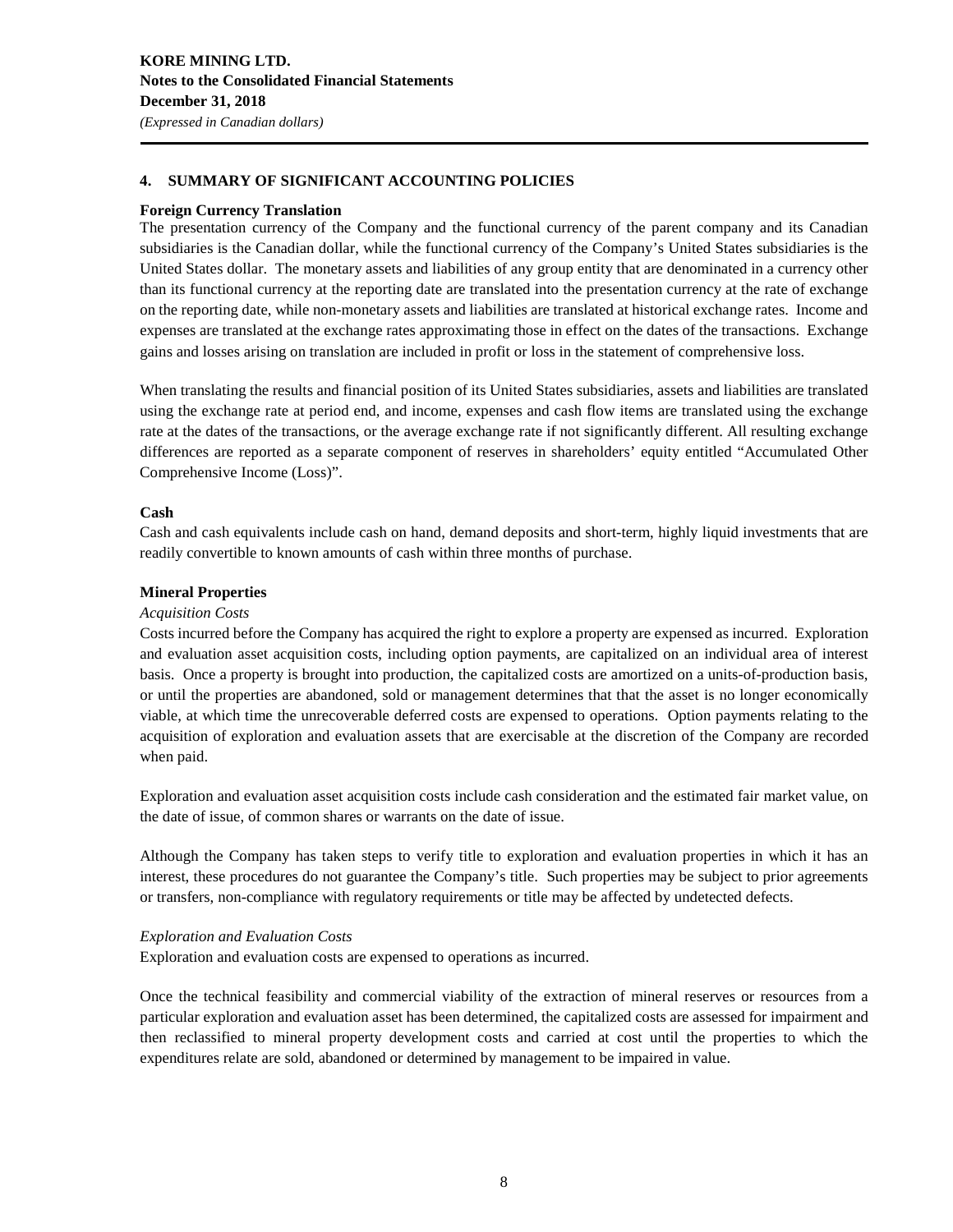### **4. SIGNIFICANT ACCOUNTING POLICIES (cont'd…)**

### *Exploration and Evaluation Costs (cont'd…)*

The establishment of technical feasibility and commercial viability of an exploration and evaluation asset is assessed based on a combination of factors, including:

- The extent to which mineral reserves or mineral resources as defined in National Instrument 43-101 have been identified through a feasibility study or similar document;
- The results of optimization studies and further technical evaluation carried out to mitigate project risks identified in the feasibility study;
- The status of environmental permits; and
- The status of mining leases or permits.

### **Decommissioning and Restoration**

Decommissioning and restoration obligations encompass legal, statutory, contractual or constructive obligations associated with the retirement of a long-lived tangible asset (for example, mine reclamation costs) that results from the acquisition, construction, development and/or normal operation of a long-lived asset.

A liability for decommissioning and restoration is recorded in the period in which the obligation first arises. The Company records the estimated present value of future cash flows associated with site closure and reclamation as a long-term liability and increases the carrying value of the related assets for that amount. Over time, the liability is increased to reflect an interest element in the estimated future cash flows (accretion expense) considered in the initial measurement of fair value. The capitalized cost is amortized on either the unit-of-production basis or the straight-line basis, as appropriate. The Company's estimates of provisions for decommissioning and restoration obligations could change as a result of changes in regulations, changes to the current market-based discount rate, the extent of environmental remediation required, and the means of reclamation or cost estimates. Changes in estimates are accounted for in the period in which these estimates are revised.

As at December 31, 2018 and 2017 the Company has determined that it does not have any significant decommissioning and restoration obligations related to its operations.

### **Impairment of Non-Financial Assets**

Management reviews the carrying values of capitalized exploration and evaluation assets at the end of each reporting period for indications of impairment. Exploration and evaluation assets are tested for impairment whenever events or changes in circumstances indicate that their carrying amount may not be recoverable. For the purpose of impairment testing, assets that cannot be tested individually are grouped together into the smallest group of assets that generate cash inflows from continuing use that are largely independent of the cash inflows of other assets or groups of assets (the "cash-generating unit" or "CGU"). The recoverable amount of an asset or CGU is the greater of its value in use and its fair value less costs to sell. In assessing value in use, the estimated future pre-tax cash flows are discounted to their present value using a pre-tax discount rate that reflects current market assessments of the time value of money and the risks specific to the asset. Fair value less costs to sell is based on an estimate of the amount that the Company may obtain in a sale transaction on an arm's length basis between knowledgeable, willing parties, less costs of disposal.

Fair value less costs to sell is primarily derived using discounted cash flow techniques, which incorporates market participant assumptions and is based on post-tax cash flows that are discounted using a post-tax discount rate.

An impairment loss is recognized if the carrying value amount of an asset or its CGU exceeds its estimated recoverable amount. Impairment losses are recognized in profit or loss.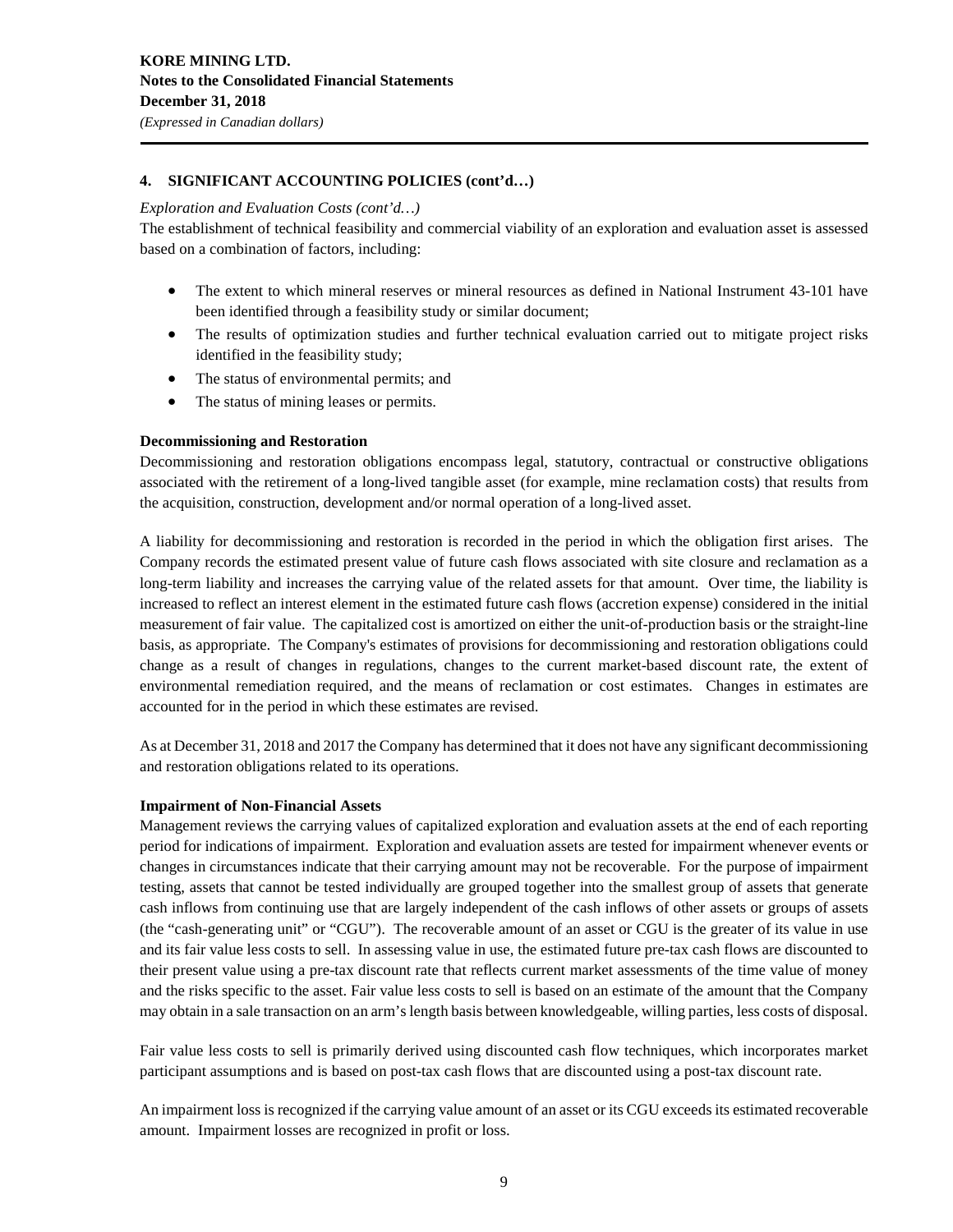### **4. SIGNIFICANT ACCOUNTING POLICIES (cont'd…)**

### **Impairment of Non-Financial Assets (cont'd…)**

Impairment losses recognized in prior periods are assessed at each reporting date for any indications that the loss has decreased or no longer exists. An impairment loss is reversed if there has been a change in the estimates used to determine the recoverable amount. An impairment loss is reversed only to the extent that the asset's carrying amount does not exceed the carrying amount that would have been determined, net of depreciation or amortization, if no impairment loss had been recognized. A reversal of an impairment loss is recognized immediately in profit or loss.

### **Provisions**

Liabilities are recognized when the Company has a present legal or constructive obligation that has arisen as a result of a past event and it is probable that a future outflow of resources will be required to settle the obligation, provided that a reliable estimate can be made of the amount of the obligation. A provision is a liability of uncertain timing or amount.

Provisions are measured at the present value of the expenditures expected to be required to settle the obligation using a pre-tax rate that reflects the current market assessments of the time value of money and the risk specific to the obligation. The increase in the provision due to the passage of time is recognized as a finance expense.

### **Income Taxes**

Tax expense recognized in profit or loss comprises the sum of deferred tax and current tax not recognized in other comprehensive income or directly in equity.

Current tax assets and liabilities comprise those obligations to, or claims from, fiscal authorities relating to the current or prior reporting periods, that are unpaid at the reporting date. Current tax is payable on taxable profit which differs from profit or loss in the financial statements. Calculation of current tax is based on tax rates and tax laws that have been enacted or substantively enacted by the end of the reporting period.

Deferred taxes are calculated using the liability method on temporary differences between the carrying amounts of assets and liabilities and their tax bases. Deferred tax liabilities on temporary differences associated with shares in subsidiaries are not provided for if reversal of these temporary differences can be controlled by the Company and it is probable that reversal will not occur in the foreseeable future.

Deferred tax assets and liabilities are measured using enacted or substantively enacted tax rates expected to apply to taxable income in the years in which those temporary differences are likely to reverse. The effect on deferred tax assets and liabilities of a change in tax rates is recognized in profit or loss in the period that includes the substantive enactment date. Deferred tax assets are recognized for all temporary differences, carry forward of unused tax credits and unused tax losses to the extent that it is probable that future taxable profits will be available against which they can be utilized.

Deferred tax assets and liabilities are calculated, without discounting, at tax rates that are expected to apply to their respective period of realization, provided they are enacted or substantively enacted by the end of the reporting period. Deferred tax assets are recognized to the extent that it is probable that they will be able to be utilized against future taxable income.

Deferred tax assets and liabilities are offset only when the Company has a right and intention to offset current tax assets and liabilities from the same taxation authority and the deferred tax assets and liabilities relate to income taxes levied by the same taxation authority on either the same entity or different entities which intend to settle current tax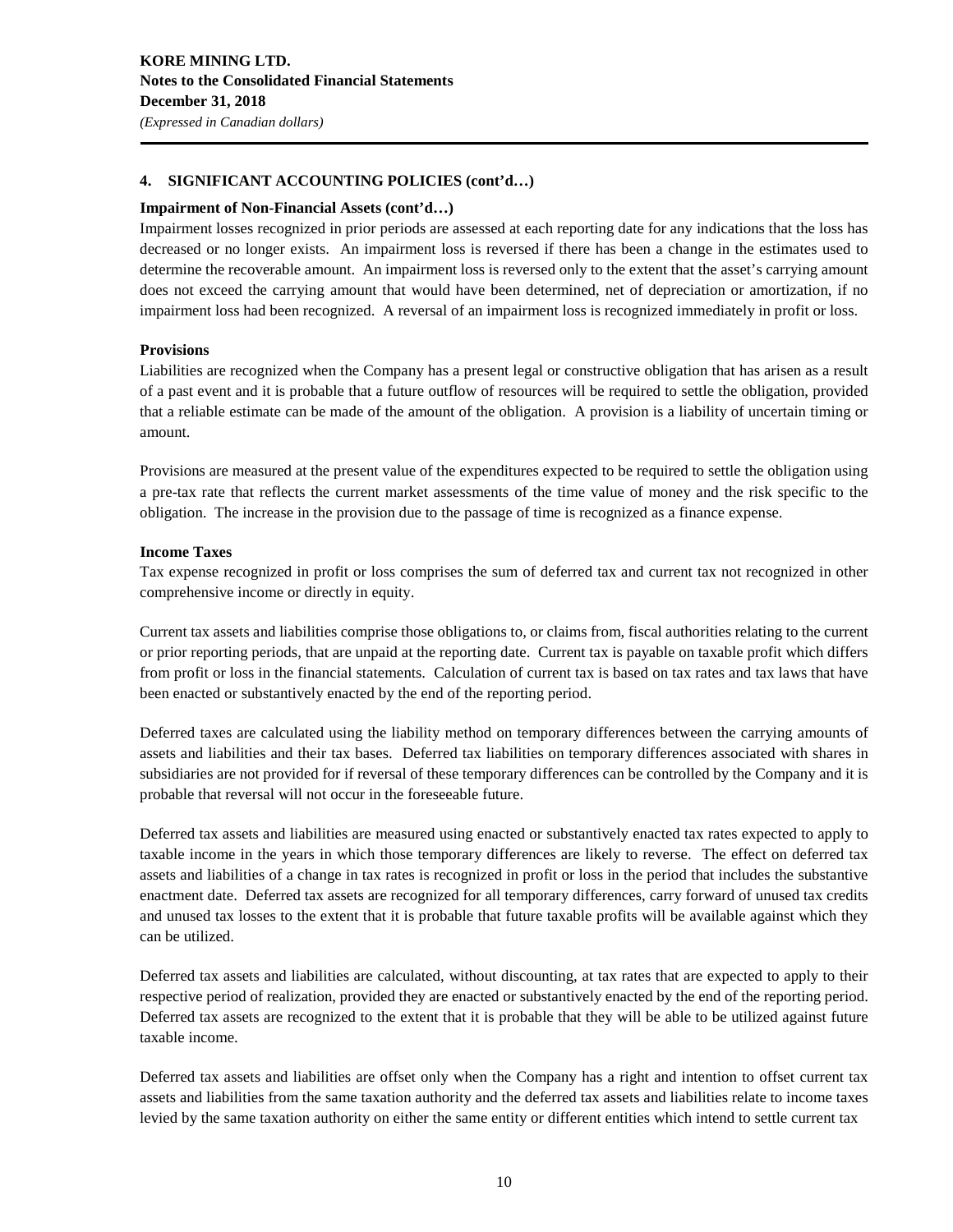### **4. SIGNIFICANT ACCOUNTING POLICIES (cont'd…)**

### **Income Taxes (cont'd…)**

assets and liabilities on a net basis or simultaneously in each future period in which significant amounts of deferred tax assets or liabilities are expected to be recovered or settled.

Changes in deferred tax assets or liabilities are recognized as a component of tax recovery or expense in profit or loss, except where they relate to items that are recognized in other comprehensive income or directly in equity, in which case the related deferred tax is also recognized in other comprehensive income or equity, respectively.

### **Share-based Payments**

The Company uses a fair value based method (Black-Scholes Option Pricing Model) for all share options granted to directors, employees and certain consultants. For directors and employees, the fair value of the share options is measured at the date of grant. For grants to non-employees where the fair value of the goods or services is not determinable, the fair value of the share options is measured on the date the services are received.

The fair value of share-based payments is charged to profit or loss with the offsetting credit to share option reserve. The fair value of the share options is recognized over the vesting period based on the best available estimate of the number of share options expected to vest. Estimates are subsequently revised if there is any indication that the number of share options expected to vest differs from previous estimates. Any cumulative adjustment prior to vesting is recognized in the current period. If options vest immediately, the expense is recognized when the options are granted. When share options are exercised, the amounts previously recognized in share option reserve are transferred to share capital.

In the event share options are forfeited prior to vesting, the associated expense recorded to date is reversed in the period of forfeiture. The carrying value of any share options that expire remain in share option reserve.

### **Share Capital**

When the Company issues private placement units, the shares and warrants are measured using the residual method. This method allocates value first to the more easily measurable component based on fair value and the residual to the less easily measurable component. The Company considers the fair value of its shares to be the more easily measurable component and they are valued with reference to the market price. The residual value attributed to the warrants, if any, is recorded as a separate component of equity.

### **Earnings (Loss) Per Share**

Basic earnings (loss) per share are computed by dividing net earnings (loss) (the numerator) by the weighted average number of outstanding common shares for the period (denominator). In computing diluted earnings per share, an adjustment is made for the dilutive effect of outstanding share options, warrants and other convertible instruments.

In the periods when the Company reports a net loss, the effect of potential issuances of shares under share options and other convertible instruments is anti-dilutive, therefore, basic and diluted loss per share are the same. When diluted earnings per share is calculated, only those share options and other convertible instruments with exercise prices below the average trading price of the Company's common shares for the period will be dilutive.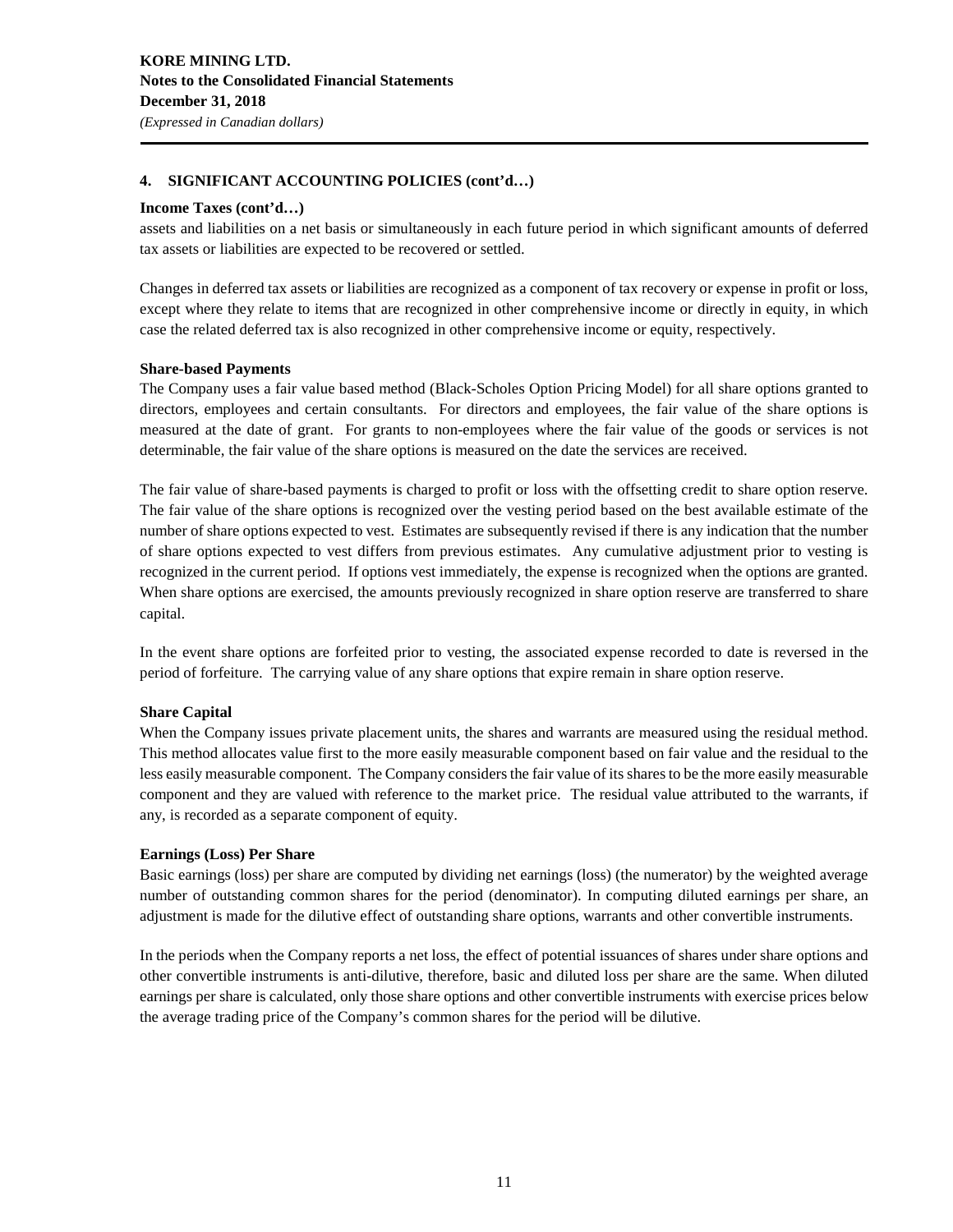### **4. SIGNIFICANT ACCOUNTING POLICIES (cont'd…)**

### **Financial Instruments - Recognition and Measurement**

Effective January 1, 2018, the Company classifies its financial assets and liabilities in the following measurement categories - i) those to be subsequently measured at amortized cost; or ii) those to be subsequently measured at fair value (either through other comprehensive income, or through profit or loss ("FVTPL")).

The classification is driven by business model for managing the financial assets and their contractual cash flow characteristics.

The Company classifies its financial liabilities as those to be subsequently measured at amortized cost.

| Financial Instrument                | Classification under IFRS 9 | Classification under IAS 39 |
|-------------------------------------|-----------------------------|-----------------------------|
|                                     | (Effective January 1, 2018) | (Until December 31, 2017)   |
| Cash and cash equivalents, deposits | Amortized cost              | Loans and receivables       |
| Amounts receivable                  | Amortized cost              | Loans and receivables       |
| Trade and other accounts payable    | Amortized cost              | Other financial liabilities |

At initial recognition financial assets and liabilities are measured at fair value less transaction costs except for financial assets classified as FVTPL, where transaction costs are expensed directly to profit or loss.

### **Recent Accounting Standards**

Effective January 1, 2018, the following standard was adopted:

**IFRS 9, Financial Instruments: New standard that replaced IAS 39 for classification and measurement of** financial assets, which was effective for annual periods beginning on or after January 1, 2018. The Company adopted IFRS 9, retrospectively, without restatement of prior year financial statements. There was no impact of IFRS 9 on the carrying values or disclosure of the Company's financial assets and liabilities on the date of transition.

The following standard has not yet been adopted by the Company

 IFRS 16, Leases: New standard to establish principles for recognition, measurement, presentation and disclosure of leases with an impact on lessee accounting, effective for annual periods beginning on or after January 1, 2019. The Company does not currently expect the adoption of this standard to have a significant measurement or disclosure impact on its financial statements.

### **5. REVERSE TAKEOVER**

In October 2018, the Eureka completed a reverse takeover whereby Eureka acquired all of the issued and outstanding shares of a 1184938 BC Ltd (formerly known as Kore Mining Ltd) ("Kore"), a private BC company, pursuant to an amalgamation between the Eureka, Kore and a wholly owned subsidiary of Eureka under the *Business Corporations Act (*British Columbia) whereby the shareholders of Kore obtained control of the amalgamated entity through their resulting ownership of approximately 86% of the common shares of the resulting entity (the "RTO"). For accounting purposes, this RTO is considered to be an asset acquisition and has been treated as a capital transaction under IFRS 2 where Kore has been treated as the accounting parent company (legal subsidiary) and Eureka has been treated as the accounting subsidiary (legal parent).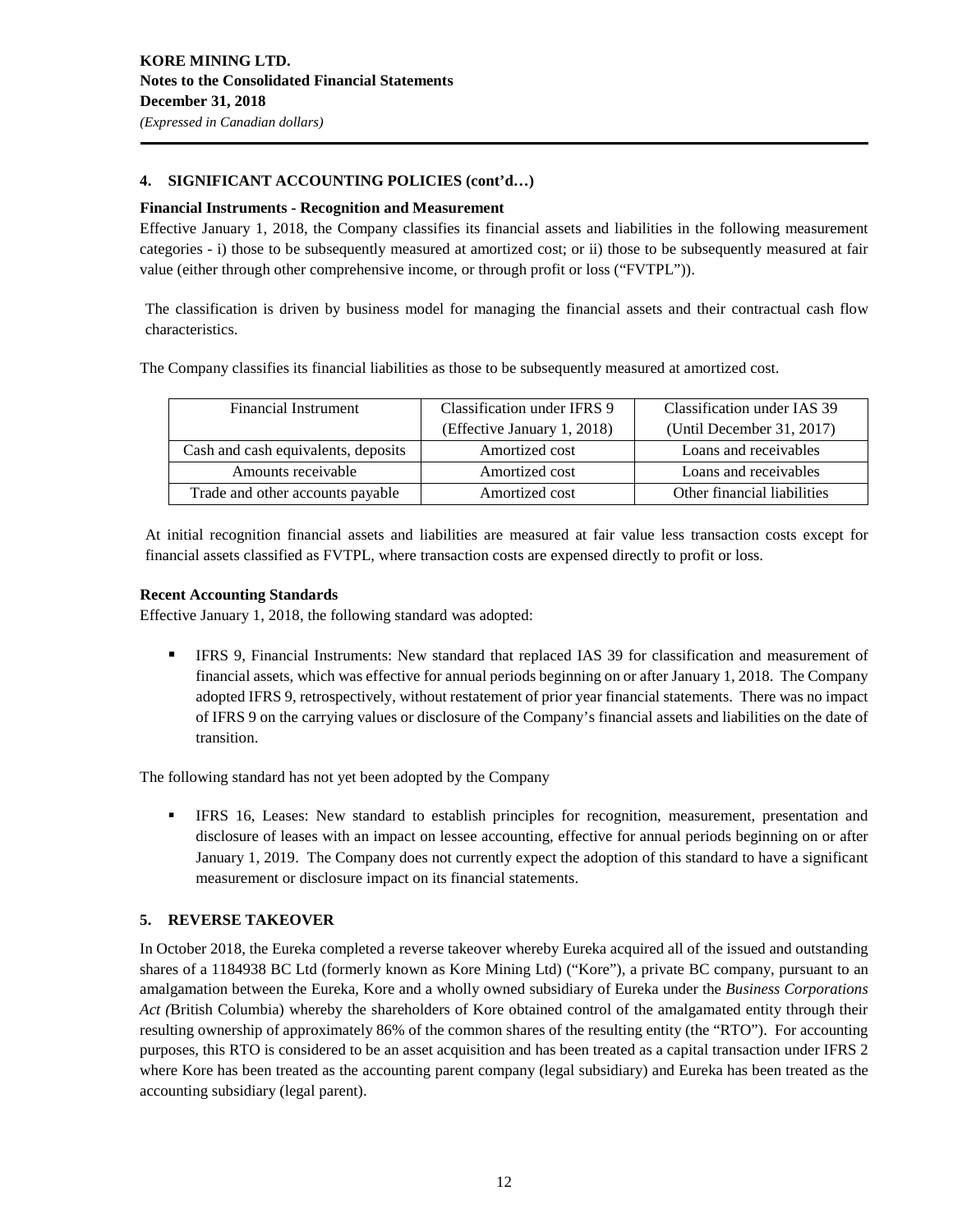### **5. REVERSE TAKEOVER (cont'd…)**

As a result of Eureka not meeting the definition of a business under IFRS 3, a transaction loss of \$2,136,956 has been recorded as listing expense. This reflects the excess of the purchase price over the fair value of the assets and liabilities acquired. Consideration included the shares held by the shareholders of Eureka, being 5,301,005 shares, cash transaction costs of \$174,108, 180,000 shares issued as a finder's fee, 310,000 stock options and 496,945 warrants. The fair value of the stock options and warrants was nominal.

| Consideration - Shares: 5,301,005 shares at \$0.35 per share    | \$ | 1,855,352  |
|-----------------------------------------------------------------|----|------------|
| Consideration - Finders fee: 180,000 shares at \$0.35 per share |    | 63,000     |
| Consideration - Cash transaction costs                          |    | 174,108    |
| <b>Total Consideration:</b>                                     |    | 2,092,460  |
| Assets and liabilities assumed:                                 |    |            |
| Cash                                                            |    | 8,687      |
| Amounts receivable and prepaids                                 |    | 29,209     |
| Reclamation deposit                                             |    | 10,000     |
| Mineral properties                                              |    | 868,743    |
| Accounts payable                                                |    | (785,017)  |
| Due to Kore                                                     |    | (176, 117) |
| Net liabilities acquired                                        |    | (44, 495)  |
| <b>Listing Expense</b>                                          | S  | 2.136.955  |

In connection with the RTO, the Company completed a financing for gross proceeds of \$2,200,000, consisting of the issuance of 3,900,000 units at a price of \$0.50 per unit and the conversion of \$250,000 of convertible debt into 500,000 units with the same terms as those issued in the financing.

### **6. ADVANCES AND PREPAIDS**

Advances and prepaids consist of amounts advanced or prepaid in anticipation of work to be completed in the future. As at December 31, 2018, advances and prepaids includes, \$427,778 related to marketing, \$30,393 related to insurance and \$3,385 related to other items.

### **7. MINERAL PROPERTIES**

A summary of the changes to mineral properties for the years ended December 31, 2018 and 2017 is as follows:

|                             | <b>Imperial</b><br><b>USA</b> | <b>Long Valley</b><br><b>USA</b> | FG Gold<br>Canada | <b>Gold Creek</b><br>Canada |   | <b>Total</b> |
|-----------------------------|-------------------------------|----------------------------------|-------------------|-----------------------------|---|--------------|
| Balance, December 31, 2016  | -                             |                                  |                   | -                           | Φ |              |
| <b>Additions</b>            | 514,848                       | 211,229                          |                   |                             |   | 726,077      |
| Foreign exchange adjustment | 25,061)                       | 10,978)                          |                   |                             |   | 36,039       |
| Balance, December 31, 2017  | 489,787                       | 200,251                          |                   |                             |   | 690,038      |
| Additions - RTO (Note 5)    | ۰                             |                                  | 370,607           | 498.136                     |   | 868,743      |
| Foreign exchange adjustment | 37.587                        | 16.424                           |                   |                             |   | 54,011       |
| <b>Balance, December</b>    | 527,374                       | 216,675                          | 370,607           | 498.136                     |   | 1.612.792    |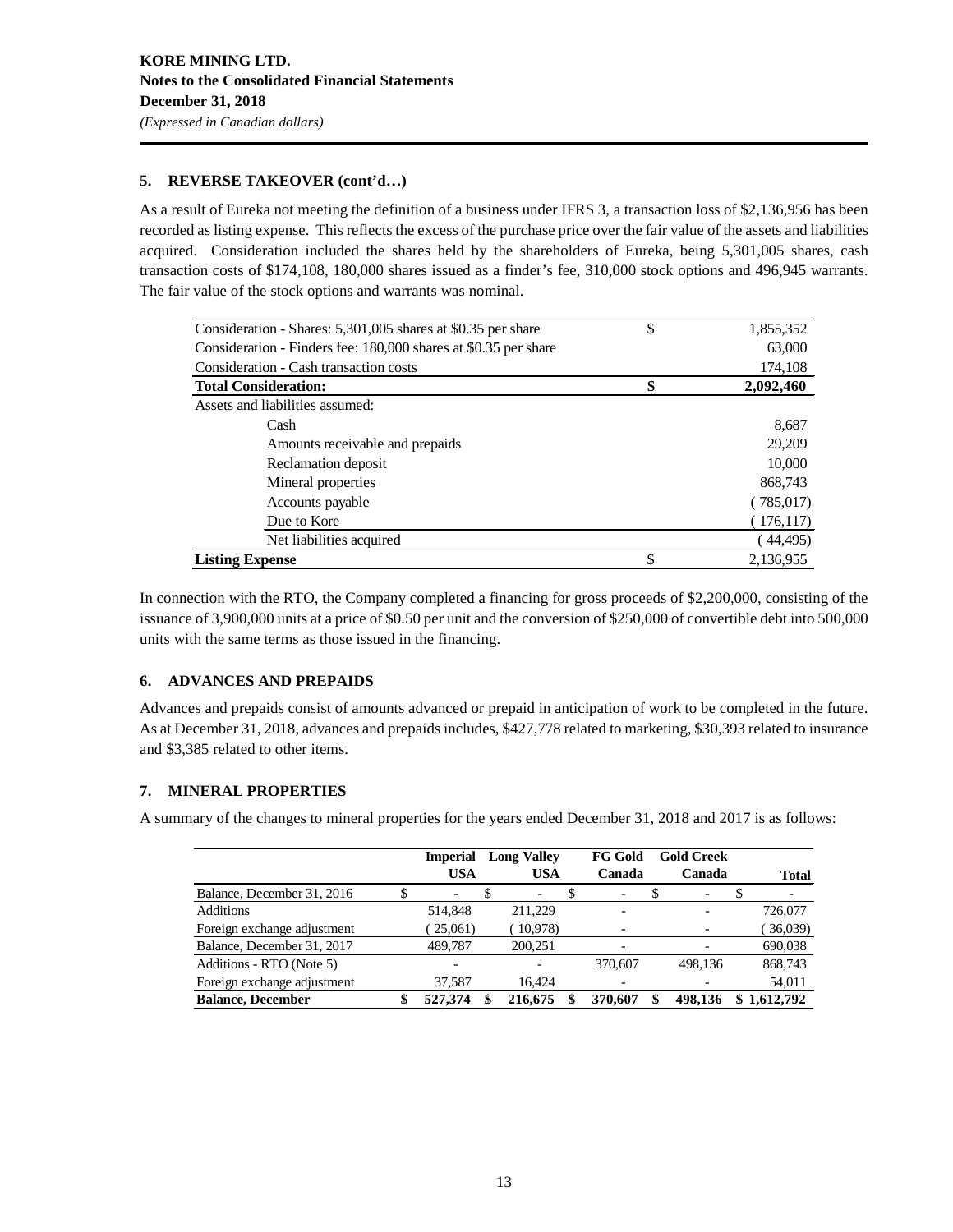### **7. MINERAL PROPERTIES (cont'd…)**

### **Acquisition of Imperial project**

In March 2017, the Company purchased Imperial USA Corp. which owns the Imperial project located in California. In settlement of the purchase price, the Company paid US\$150,000. The remaining payments under the agreement comprise US\$1,000,000 payable upon the announcement of a revised Preliminary Economic Assessment (PEA) or similar report and US\$1,000,000 payable 30 days after the date that gold is poured from ore the is mined from the related properties.

The vendor retains a 1% net smelter return royalty ("NSR") on the property. The vendor has the option to receive shares in the Company in settlement of the remaining payments up to achieving a maximum 4.9% ownership interest in the Company, above which level further share consideration is at the option of the Company.

In addition, under the agreement, the Company has committed to incur US\$5 million in exploration and evaluation expenditures on the Imperial Project on or before March 2022, the fifth anniversary of the date of the Imperial Purchase Agreement, of which US\$787,477 (\$1,011,776) has been incurred as of December 31, 2018. In the event that the Company does not incur these expenditures within this timeframe, the Company must then pay US\$1,000,000 to the vendor.

### **Acquisition of Long Valley project**

In March 2017 the Company purchased certain mining claims in the Long Valley area of California with an upfront payment of US\$350,000 to the vendor. The remaining payments under the agreement comprise US\$500,000 due 30 days after commencement of commercial production and US\$500,000 payable on the 12 month anniversary of the commencement of commercial production. A US\$25,000 deposit was paid to the vendor prior to execution of the purchase agreement, which will be applied to the final payment, unless forfeited in the event the agreement is terminated. The vendor has the option to receive shares in the Company in settlement of the remaining payments.

The vendor retained a net smelter return royalty on the claims ("the Seller NSR"). The Seller NSR provides for a royalty of 0.5% when the price of gold is under US\$1,400/oz, 1.0% when the price of gold is between US\$1,401 to US\$1,600/oz and 2.0% when the price of gold is above US\$1,600/oz. The Company has the option to purchase back 1% of the royalty when the price of gold is above US\$1,600/oz for US\$2 million if purchased prior to the announcement of a feasibility study or for US\$4 million if repurchased prior to commencement of commercial production. In addition, there is a further 1% NSR payable to another third party.

### **Acquisition of FG Gold project**

Pursuant to the RTO (Note 5), the Company acquired a 100% interest in certain claims comprising the FG Gold project located in the Cariboo Mining Division, British Columbia, Canada. The project is subject to a 3% NSR which becomes payable after the capital required to bring the property into commercial production is recovered from production. The NSR is limited to a maximum of \$2,600,000 with an allowance for the change in the Consumer Price Index from September 1989 to the date the royalty becomes payable.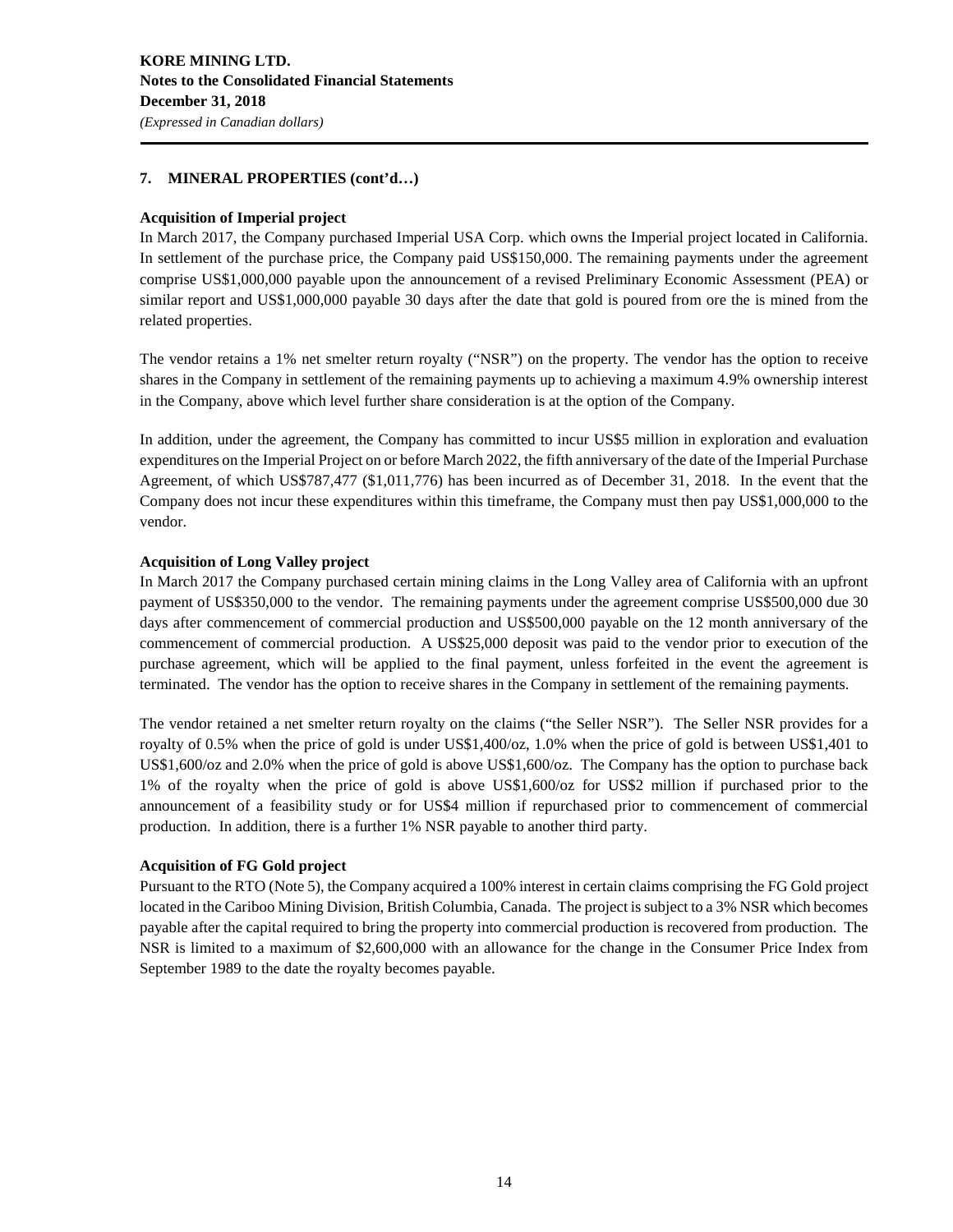### **7. MINERAL PROPERTIES (cont'd…)**

### **Acquisition of Gold Creek project**

Pursuant to the RTO (Note 5), the Company acquired a 100% interest in the Gold Creek project, located in the Cariboo Mining Division, British Columbia, Canada. The project is subject to a 1% NSR of which the Company may purchase 50% (being 0.5%) for \$1,000,000.

Details of the exploration and evaluation expenses incurred are as follows:

|                                          | For the year ended       |                   | For the year ended |  |
|------------------------------------------|--------------------------|-------------------|--------------------|--|
|                                          | <b>December 31, 2018</b> | December 31, 2017 |                    |  |
| Project support                          | 13,252                   |                   |                    |  |
| Permitting                               | \$<br>433,993            | \$                | 198,127            |  |
| Claim maintenance                        | 203,741                  |                   | 168,571            |  |
| Community consultation                   | 25,113                   |                   |                    |  |
| Surveying                                | 2,646                    |                   |                    |  |
| Assay and sampling                       | 84,658                   |                   |                    |  |
| Engineering, metallurgy and geotechnical | 93,136                   |                   | 31,058             |  |
| Geographic information system            | 9,463                    |                   |                    |  |
| Geophysics                               |                          |                   | 115,826            |  |
| Property taxes                           |                          |                   | 10,570             |  |
| Travel                                   | 9,021                    |                   |                    |  |
|                                          | \$<br>875,023            | \$                | 524.152            |  |

### **8. CONVERTIBLE DEBENTURES**

During 2018, the Company obtained financing in the form of convertible debentures in the amount of \$250,000 at an interest rate of 1.5% per month from entities related to directors of the company. The debentures were originally convertible at the option of the debenture holder at the rate of one share of Kore per \$1.00 of debenture at any time prior to the maturity date of March 30, 2019. Pursuant to the RTO, the debentures were converted into shares of the Company at a rate of one share per \$0.50 of the principal balance of the debentures.

During 2017, the Company obtained financing in the form of a convertible debenture in the amount of US\$250,000 at an interest rate of 4% per month. The Company issued 50,000 shares to the lender upon obtaining the convertible debenture as a finance cost, with an estimated fair value of \$45,014. The debenture was fully repaid in September 2017 and interest of \$64,931 was paid in the form of 73,893 shares of the Company. A foreign exchange gain of \$24,245 was recorded on settlement.

### **9. SHARE CAPITAL**

### **Authorized**

Unlimited number of common shares with no par value.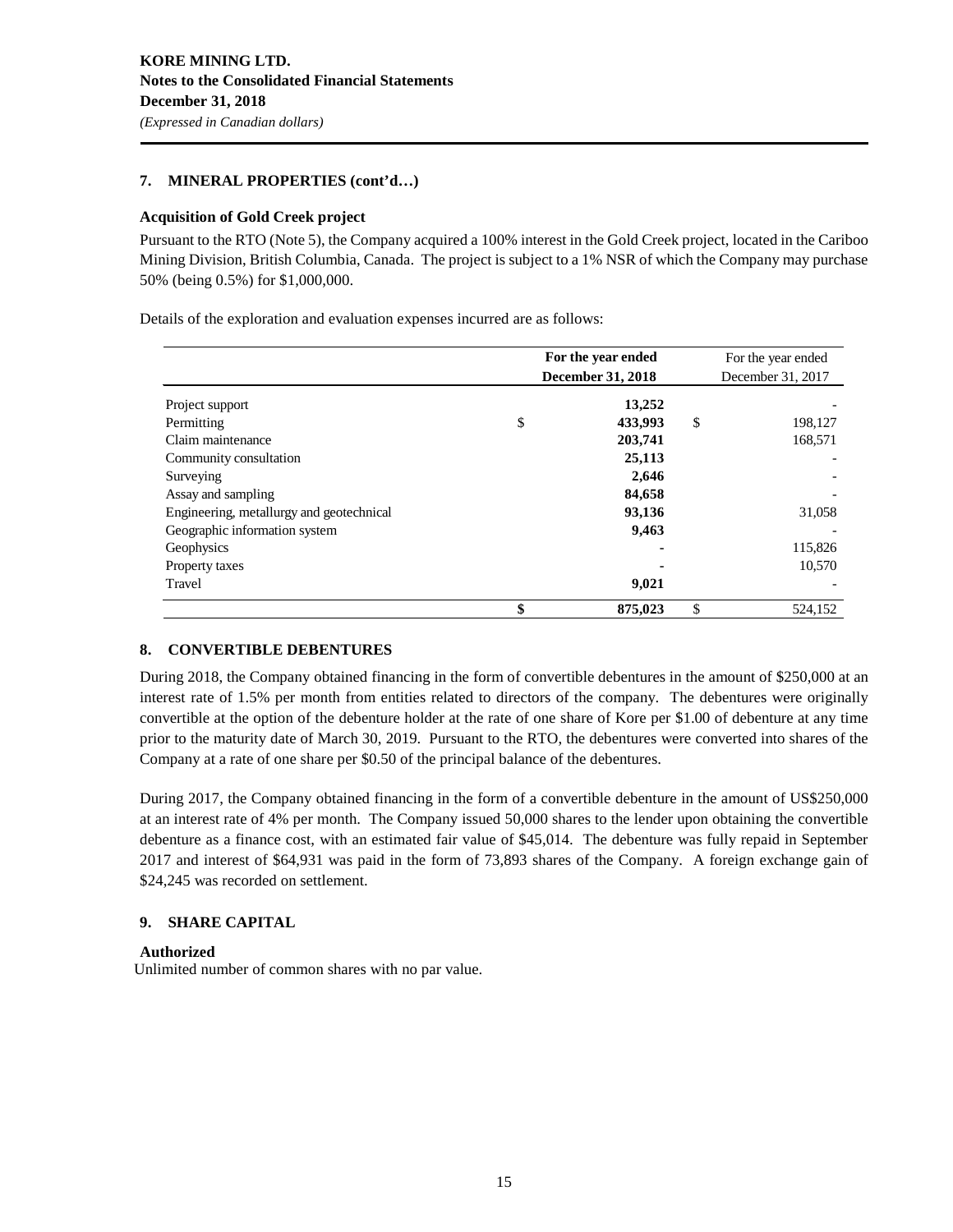### **9. SHARE CAPITAL (cont'd…)**

### **Shares Issued – December 31, 2018 and 2017**

The following share related transactions occurred during the year ended December 31, 2018:

- Issuance of 3,900,000 units at a price of \$0.50 per unit for proceeds of \$1,950,000. Each unit consisted of one share and one half share purchase warrant. Each whole warrant entitles the holder to acquire one common share at a price of \$0.75 until October 30, 2020, subject to an acceleration clause whereby if the closing price equals or exceeds \$1.00 for a period of ten consecutive days, the Company may accelerate the expiry date of the warrants to 30 days from the date notice is given. The proceeds were allocated \$1,365,000 to share capital and \$585,000 to warrants.
- Issuance of 500,000 units at a price of \$0.50 per unit as consideration for the conversion of convertible debentures (Note 8). Each unit consisted of one share and one half share purchase warrant. Each whole warrant entitles the holder to acquire one common share at a price of \$0.75 until October 30, 2020, subject to an acceleration clause whereby if the closing price equals or exceeds \$1.00 for a period of ten consecutive days, the Company may accelerate the expiry date of the warrants to 30 days from the date notice is given. The proceeds were allocated \$175,000 to share capital and \$75,000 to warrants.
- Completion of the RTO with Eureka whereby Eureka completed a 10:1 share consolidation to hold 5,301,005 shares of the Company and shareholders of Kore were issued an additional 42,653,689 shares in the Company (Note 5) and issued 180,000 as a finder's fee for the transaction valued at \$63,000.
- Incurred cash issuance costs of \$254,370 and 308,000 agents' warrants with an exercise price of \$0.50 and expiry date of October 30, 2020 valued at \$33,911 in connection with the above transactions.
- Issuance of 800,000 shares pursuant to the exercise of options in exchange for consideration of \$357,679 and the reallocation of \$145,422 of reserves from previously recognized share-based compensation expense.

The following share related transactions occurred during the year ended December 31, 2017:

- \$1,360,371 was raised through the issuance of 3,166,668 shares at a weighted average share price of \$0.43 per share.
- 336,723 shares were issued in settlement of finders' fees of \$134,225 at a weighted share price of \$0.40 per share.
- \$112,429 was raised through the issuance of 166,666 shares at a weighted average share price of \$0.68 per share.
- The Company also issued 723,214 shares to officers of the Company in settlement of outstanding executive compensation of \$312,500 at a weighted average share price of \$0.43 per share.
- The Company issued 50,000 shares with a fair value of \$45,014 as a finance fee relating to obtaining the convertible debenture.
- 73,893 shares were issued to pay interest on the convertible debenture of \$64,931.

### **Stock Options**

Pursuant to a stock option plan (the "Plan") for directors, officers, employees and consultants, the Company may reserve a maximum of 10% of the issued and outstanding listed common shares, with the exercise price to be determined on the date of issuance of the options. The term of options granted under the plan may not exceed five years and such options vest at terms to be determined by the board of directors at the time of the grant, but the exercise price shall not be less than the price determined by the policies of the stock exchange on which the Company's common shares are then listed.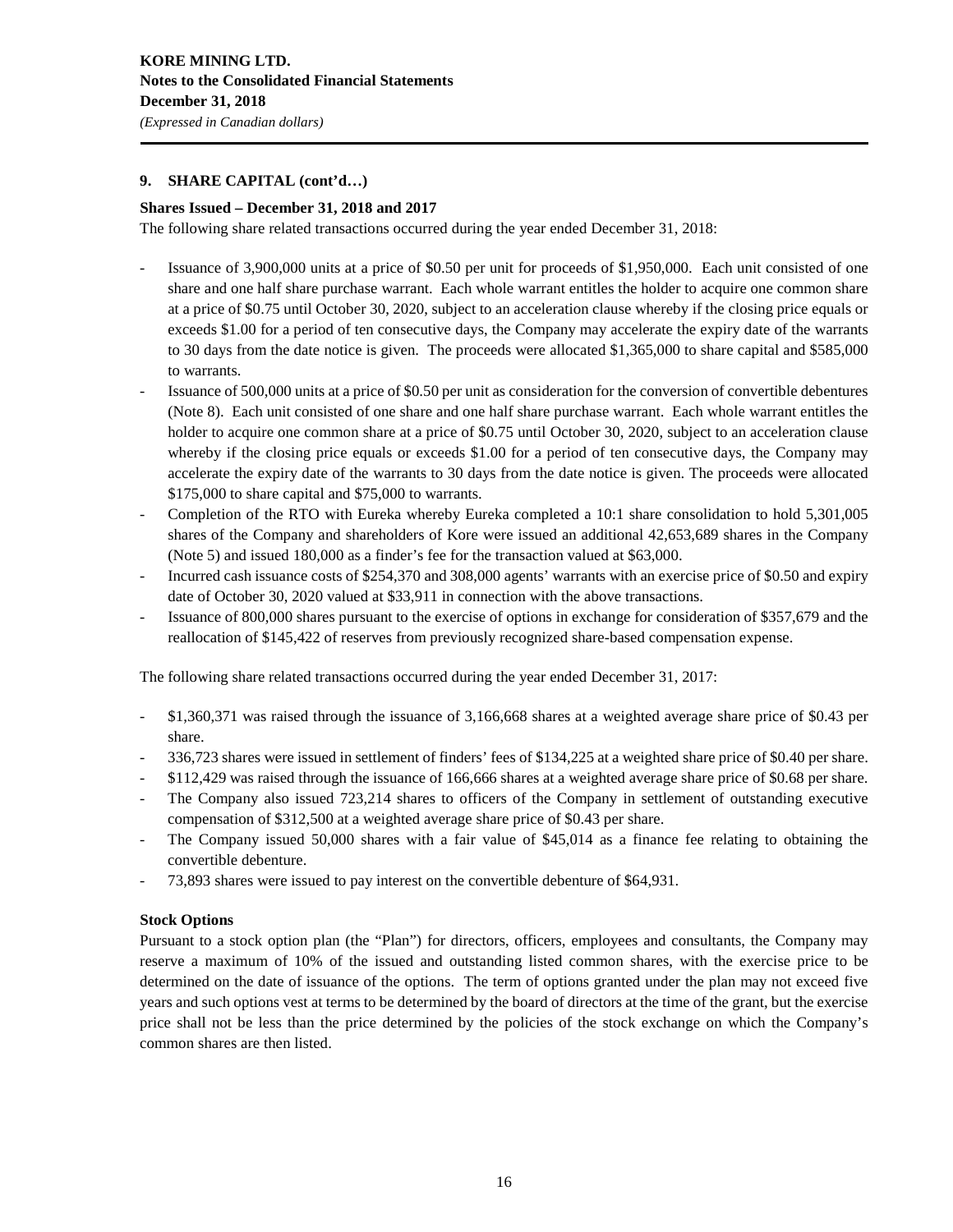### **9. SHARE CAPITAL (cont'd…)**

A summary of stock option activity for the years ended December 31, 2018 and 2017 is as follows:

|                                                  | Number of options | Weighted average<br>exercise price |
|--------------------------------------------------|-------------------|------------------------------------|
| Outstanding options, December 31, 2016 and 2017: |                   |                                    |
| Issued                                           | 2,475,000         | 0.48                               |
| Issued pursuant to RTO (Note 5)                  | 310,000           | 1.09                               |
| Exercised                                        | 800,000)          | US\$0.35                           |
| Expired                                          | 50,000)           | 1.18                               |
| Outstanding options, December 31, 2018           | 1,935,000         | 0.58                               |

As at December 31, 2018, the following stock options were outstanding:

|                    | <b>Number of options</b><br>outstanding $\&$ |                      |
|--------------------|----------------------------------------------|----------------------|
| <b>Expiry date</b> | exercisable                                  | <b>Exerice price</b> |
| January 28, 2019   | 200,000                                      | 1.00<br>-S           |
| January 28, 2019   | 60,000                                       | 1.30                 |
| November 1, 2021   | 300,000                                      | 0.50                 |
| November 1, 2023   | 1,375,000                                    | 0.50                 |
|                    | 1,935,000                                    |                      |

Subsequent to December 31, 2018, the Company granted 3,000,000 stock options with an exercise price of \$0.14 and an expiry of January 24, 2024, and 260,000 options expired unexercised.

### **Warrants**

A summary of warrant activity for the years ended December 31, 2018 and 2017:

|                                                   | <b>Number of warrants</b> | Weighted average<br>exercise price |
|---------------------------------------------------|---------------------------|------------------------------------|
| Outstanding warrants, December 31, 2016 and 2017: |                           |                                    |
| <b>Issued</b>                                     | 2,508,000                 | 0.72                               |
| Issued pursuant to RTO (Note 5)                   | 496.943                   | 1.44                               |
| Expired                                           | (38, 338)                 | 1.47                               |
| <b>Outstanding warrants, December 31, 2018</b>    | 2,966,605                 | 0.83                               |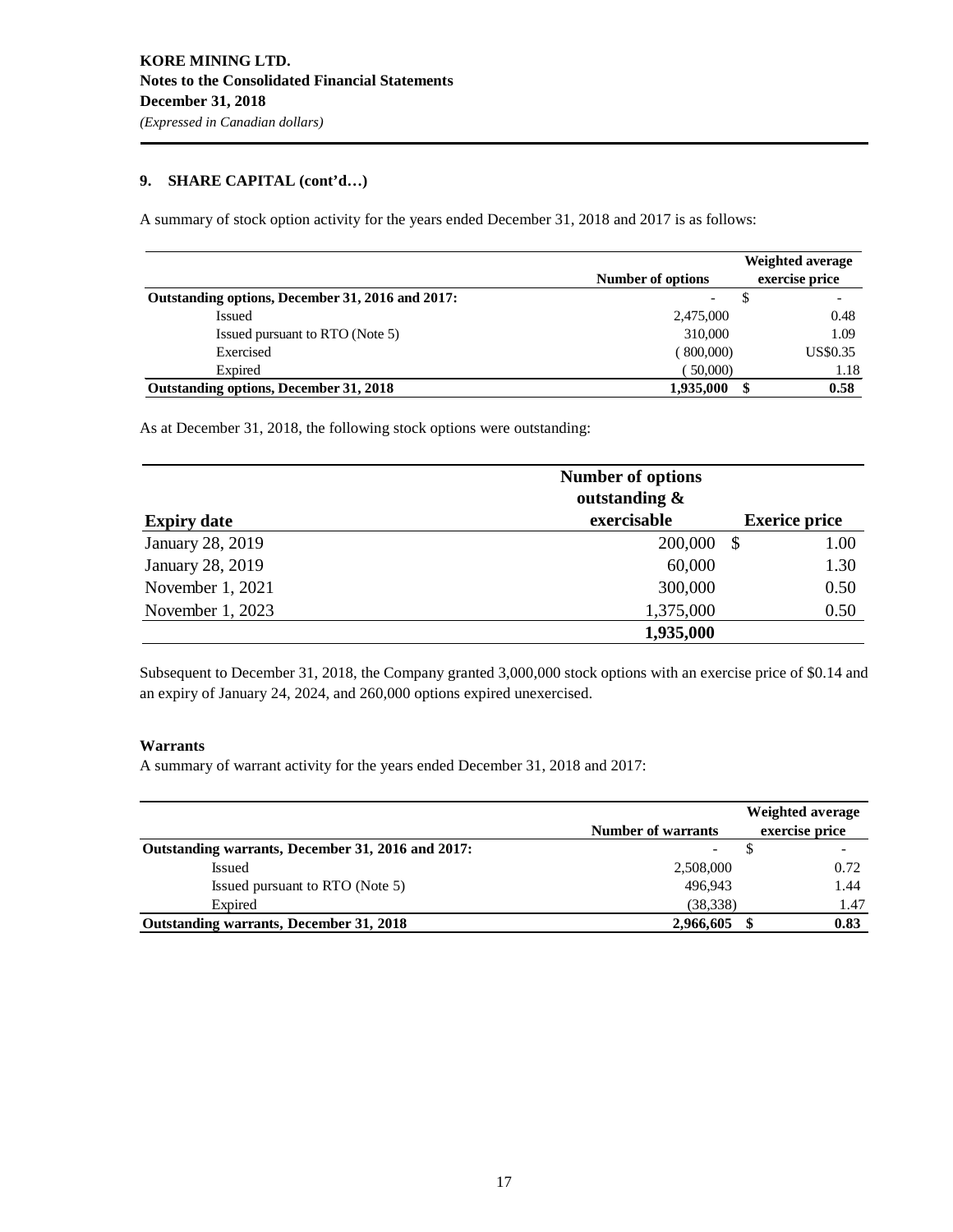### **9. SHARE CAPITAL (cont'd…)**

As at December 31, 2018, the following warrants were outstanding:

| <b>Expiry date</b> | outstanding | <b>Exerice price</b> |
|--------------------|-------------|----------------------|
| May 31, 2019       | 335,772 \$  | 1.50                 |
| May 31, 2019**     | 1,333       | 0.90                 |
| June 10, 2020      | 121,500     | 1.25                 |
| October 21, 2020   | 308,000     | 0.50                 |
| October 21, 2020   | 2,200,000   | 0.75                 |
|                    | 2,966,605   |                      |

\*\*Warrants are convertible into units consisting of one common share and one half warrant; each whole warrant entitles the holder to acquire one additional common share at an exercise price of \$1.50 until May 31, 2019.

### **Share-based compensation**

In January 2018, the Company granted 800,000 stock options to management which entitle the holders to purchase one common share per option at an exercise price of US\$0.35 until January 1, 2023 which were vested on grant. The fair value of the stock options of \$145,422 or \$0.18 per option was determined using the Black Scholes option valuation model.

In October 2018, the Company issued 308,000 warrants to agents in connection with its financing which entitle the holder to acquire in one common share per warrant at an exercise price of \$0.50 until October 30, 2020. The fair value of the warrants of \$33,911 or \$0.11 per warrant was determined using the Black Scholes option valuation model.

In November 2018, the Company granted 1,675,000 stock options to directors, officers and consultants which entitle the holder to purchase one common share per option at an exercise price of \$0.50 until November 1, 2023 in respect of 1,375,000 options and until November 1, 2021 in respect of 300,000 options, all of which vested on grant. The fair value of the stock options of \$307,828 or \$0.18 per stock option was determined using the Black Scholes option valuation model.

Share-based compensation was determined using the following weighted average assumptions:

|                         | <b>December 31, 2018</b> |  |  |  |
|-------------------------|--------------------------|--|--|--|
| Risk free interest rate | 2.2%                     |  |  |  |
| Expected life           | 36                       |  |  |  |
| Annualized volatility   | 75%                      |  |  |  |
| Dividend rate           | $\Omega\%$               |  |  |  |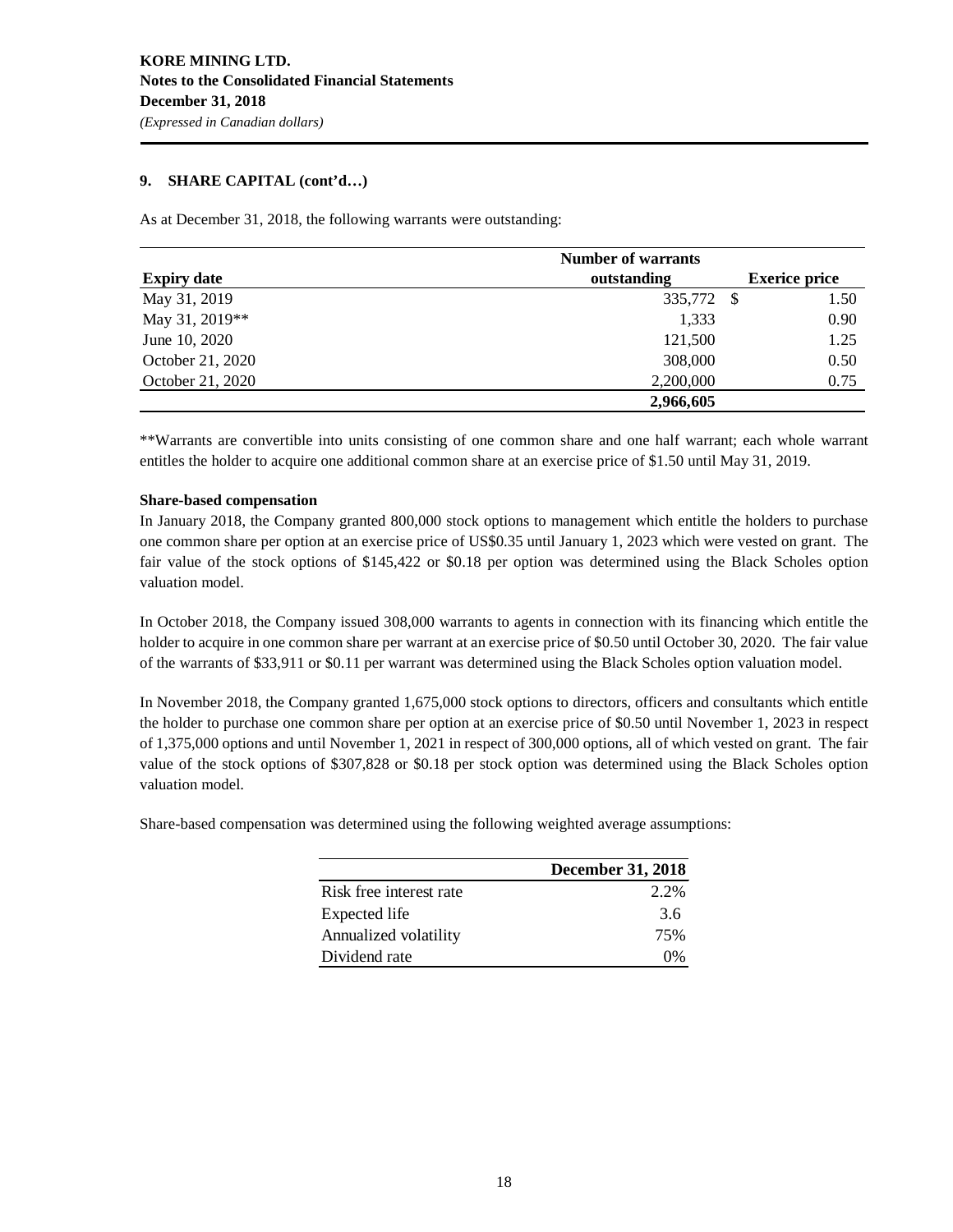### **10. RELATED PARTY TRANSACTIONS AND BALANCES**

### **Related party transactions**

During the year ended December 31, 2018, the related party transactions (excluding key management compensation) were as follows:

a) A company owned by a relative of a director and officer provided marketing consulting services of \$44,740 (2017 - \$10,500) for the year ended December 31, 2018.

b) Advances of \$200,000 were provided by a director and CEO (2017 - \$nil); this amount has no fixed repayment date and does not bear interest.

c) Amounts owing to related parties are unsecured, non-interest bearing and due on demand. As at December 31, 2018, \$635,746 (2017 - \$131,456) is due to related parties, including the \$200,000 advance noted above, which is included in accounts payable.

### **Key management compensation**

Key management are those personnel having the authority and responsibility for planning, directing and controlling the Company and include the Chairman, President & Chief Executive Officer, Chief Financial Officer and Directors. For the year ended December 31, 2018, total key management compensation was \$910,110, which includes management fees and salaries of \$500,000 and share-based compensation of \$410,110.

### **11. MANAGEMENT OF CAPITAL**

The Company defines capital that it manages as equity.

The Company's objective when managing capital is to maintain corporate and administrative functions necessary to support the Company's operations; to perform mineral exploration activities on the Company's exploration projects; and to seek out and acquire new projects of merit.

The Company manages its capital structure in a manner that is intended to provide sufficient funding for operational and capital expenditure activities. Funds are secured, when necessary, through debt funding or equity capital raised by means of private placements. There can be no assurances that the Company will be able to obtain debt or equity capital in the future. (See Note 2).

The Company does not pay dividends and has no long-term debt or bank credit facility. The Company is not subject to any externally imposed capital requirements. There have not been any changes to the Company's capital management policy during the period.

### **12. RISK MANAGEMENT**

### **Financial Risk Management**

The Company may be exposed to risks of varying degrees of significance which could affect its ability to achieve its strategic objectives. The main objectives of the Company's risk management processes are to ensure that risks are properly identified and that the capital base is adequate in relation to those risks. The principal risks to which the Company is exposed are described below (See Note 2).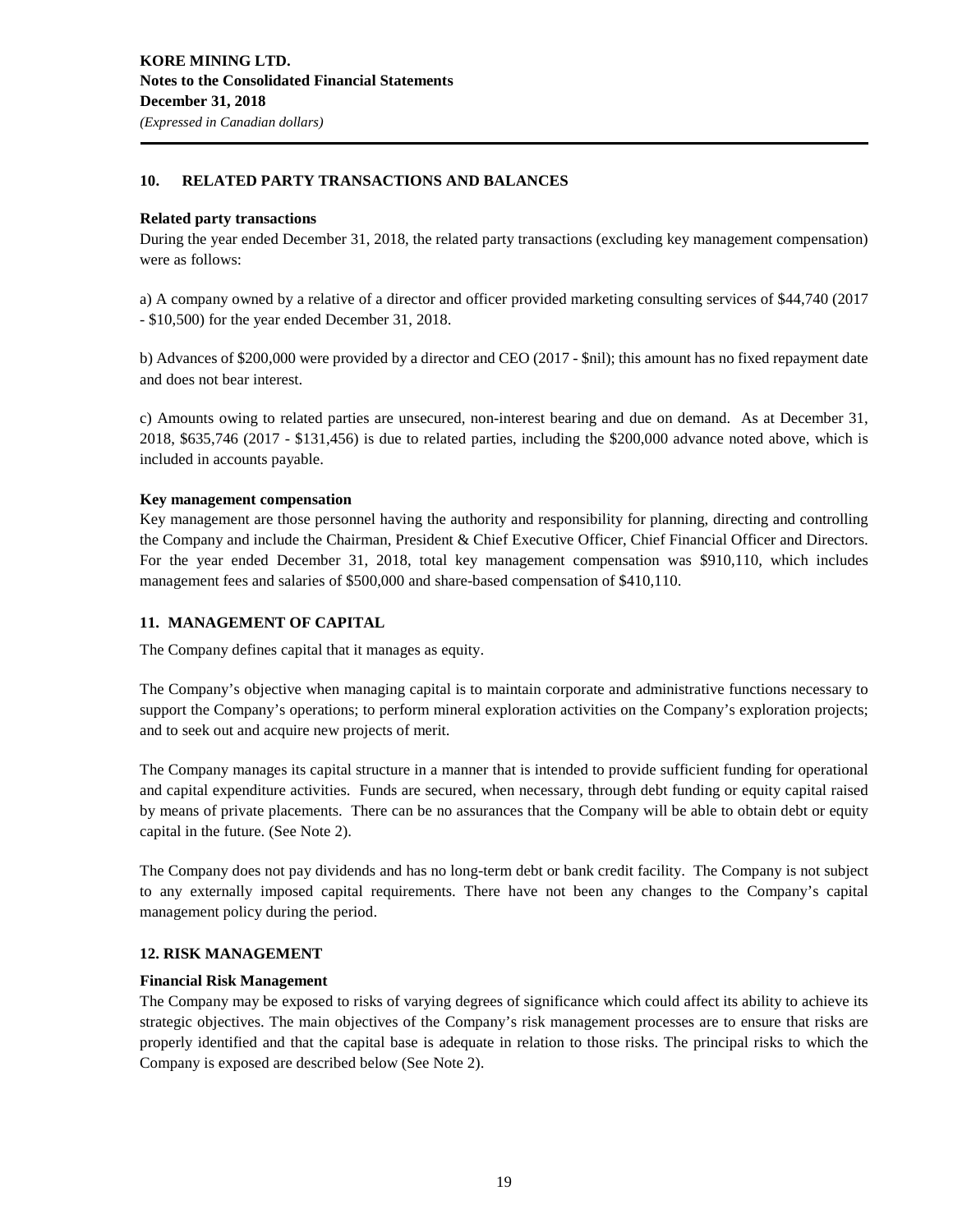### **12. RISK MANAGEMENT (cont'd…)**

### **a. Credit risk**

Credit risk is the risk of potential loss to the Company if a counterparty to a financial instrument fails to meet its contractual obligations. The Company's credit risk is primarily attributable to its cash.

The Company has assessed its exposure to credit risk on its cash and has determined that such risk is minimal. The majority of the Company's cash is held with reputable financial institutions in Canada.

### **b. Liquidity risk**

Liquidity risk is the risk that the Company is not able to meet its financial obligations as they fall due. As at December 31, 2018, the Company had a working capital deficit of \$925,770, and it does not have any long term monetary liabilities. The Company will seek additional financing through debt or equity offerings, but there can be no assurance that such financing will be available on terms acceptable to the Company or at all. The Company's approach to managing liquidity risk is to ensure that it will have sufficient liquidity to meet liabilities when they fall due. As at December 31, 2018, the Company had cash of \$30,620 to settle current liabilities of \$1,477,513. The Company's financial liabilities have contractual maturities of 30 days or are due on demand and are subject to normal trade terms. See Note 2.

### **c. Interest rate risk**

Interest rate risk is the risk arising from the effect of changes in prevailing interest rates on the Company's financial instruments. The Company holds its cash and cash equivalents on which it earns variable rates of interest, and may therefore be subject to a certain amount of risk, though this risk is considered by management to be immaterial.

### **d. Foreign currency risk**

Foreign currency risk is the risk that the fair value of, or future cash flows from, the Company's financial instruments will fluctuate because of changes in foreign exchange rates. The Company maintains its cash reserves in Canadian and United States dollars. The portion of the Company's funds held in US dollars are subject to fluctuations in foreign exchange rates.

At December 31, 2018, the Company has certain monetary items denominated in United States dollars. Based on these net exposures, a 10% appreciation or depreciation of the Canadian dollar against the United States dollar would result in an increase or decrease of \$7,300 in the Company's net loss.

### **Fair Values**

The carrying values of cash, deposits and other receivables and trade and other accounts payable approximate fair values due to their short-term to maturity nature or the ability to readily convert to cash.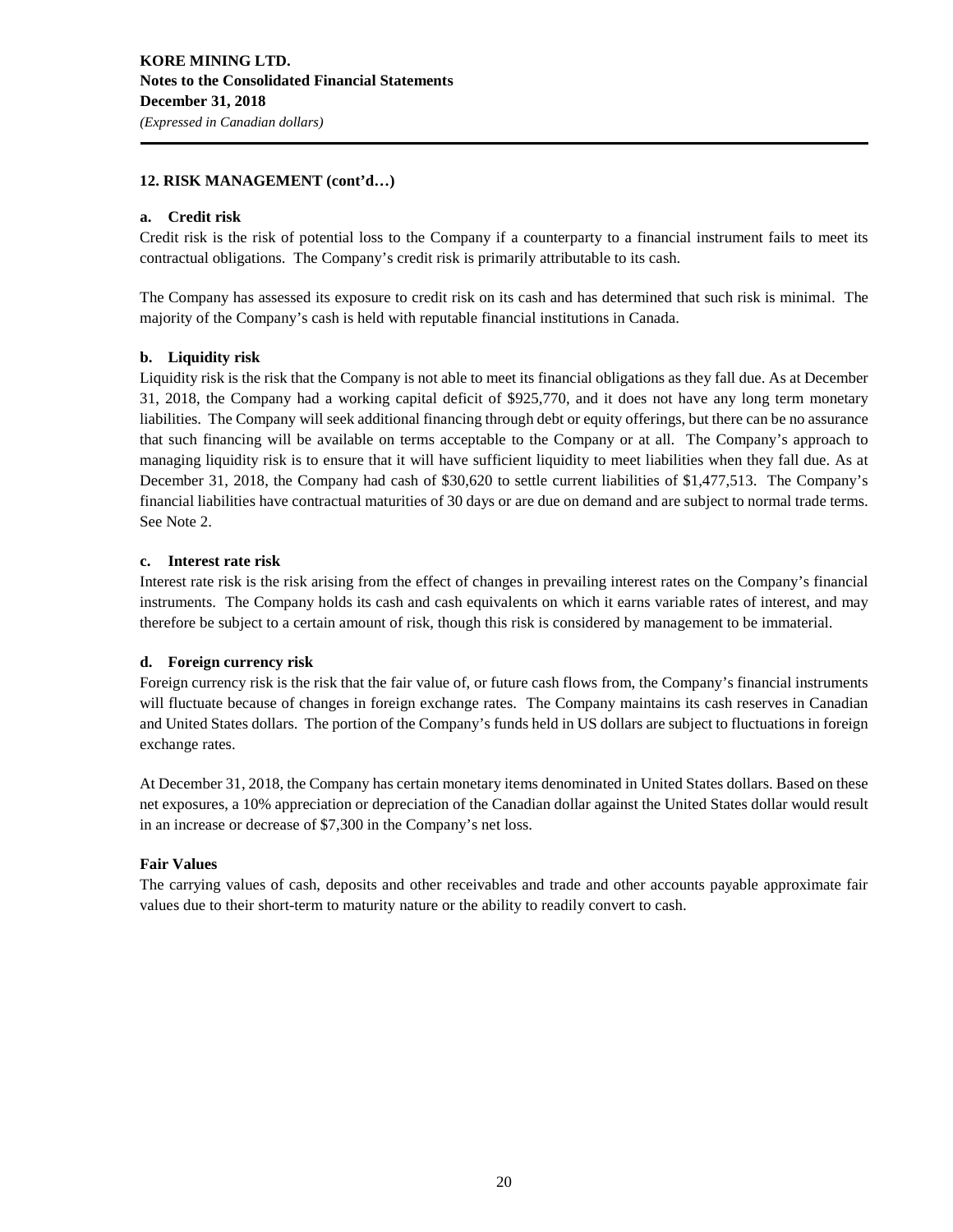### **13. SEGMENTED INFORMATION**

The Company operates in one reportable operating segment, being the acquisition, exploration, and development of exploration and evaluation properties in the United States and Canada. The following table shows the geographic breakdown of the Company's non-current assets:

|                           |        | <b>December 31, 2018</b> |              |                      |  |
|---------------------------|--------|--------------------------|--------------|----------------------|--|
|                           | `anada |                          | <b>Total</b> |                      |  |
| <b>Mineral properties</b> |        | 868,743                  | ۱Л           | 744.049<br>1.612.792 |  |

|                           | <b>December 31, 2017</b> |                          |                    |  |
|---------------------------|--------------------------|--------------------------|--------------------|--|
|                           | <b>Canada</b>            | USA<br>Total             |                    |  |
| <b>Mineral properties</b> |                          | $\overline{\phantom{0}}$ | 690.038<br>690.038 |  |

### **14. INCOME TAXES**

The income tax provision differs from the amount computed by applying the statutory rates to loss before income taxes. These differences result from the following:

|                                                                    | December 31,           | December 31, |  |
|--------------------------------------------------------------------|------------------------|--------------|--|
|                                                                    | 2018                   | 2017         |  |
|                                                                    |                        |              |  |
| Loss for the year                                                  | \$<br>$(4,505,122)$ \$ | (1,296,244)  |  |
| Statutory rate                                                     | 27%                    | 26%          |  |
| Expected income tax (recovery)                                     | \$<br>$(1,216,000)$ \$ | (337,000)    |  |
| Change in statutory, foreign tax, foreign exchange rates and other | 3,000                  | 13,000       |  |
| Permanent differences                                              | 673,000                | 27,000       |  |
| Unit issue cost                                                    | (69,000)               |              |  |
| Tax impact of RTO                                                  | 237,000                |              |  |
| Change in unrecognized deductible temporary differences            | 372,000                | 297,000      |  |
| Total income tax expense (recovery)                                | \$                     |              |  |

The significant components of the Company's temporary differences, unused tax credits and unused tax losses that have not been included on the consolidated statement of financial position are as follows:

|                                                 | December 31,<br>2018 |           | <b>Expiry Date</b><br><b>Range</b> |    | December 31,<br>2017 |  |
|-------------------------------------------------|----------------------|-----------|------------------------------------|----|----------------------|--|
| <b>Temporary Differences</b>                    |                      |           |                                    |    |                      |  |
| Exploration and evaluation assets               | \$                   | 863,000   | No expiry date                     | \$ | 126,000              |  |
| Property and equipment                          |                      | 22,000    | No expiry date                     |    |                      |  |
| Share issue costs                               |                      | 390,000   | 2038 to 2041                       |    | 193,000              |  |
| Non-capital losses available for future periods |                      | 5.820,000 | 2026 to 2037                       |    | 1,971,000            |  |
| Canada                                          |                      | 4,457,000 | 2026 to 2037                       |    | 1,562,000            |  |
| <b>USA</b>                                      |                      | 1,362,000 | 2020 to 2033                       |    | 409,000              |  |

As at December 31, 2018 the Company had tax operating losses available of the following, which expire at various dates and amounts between 2036 and 2038.